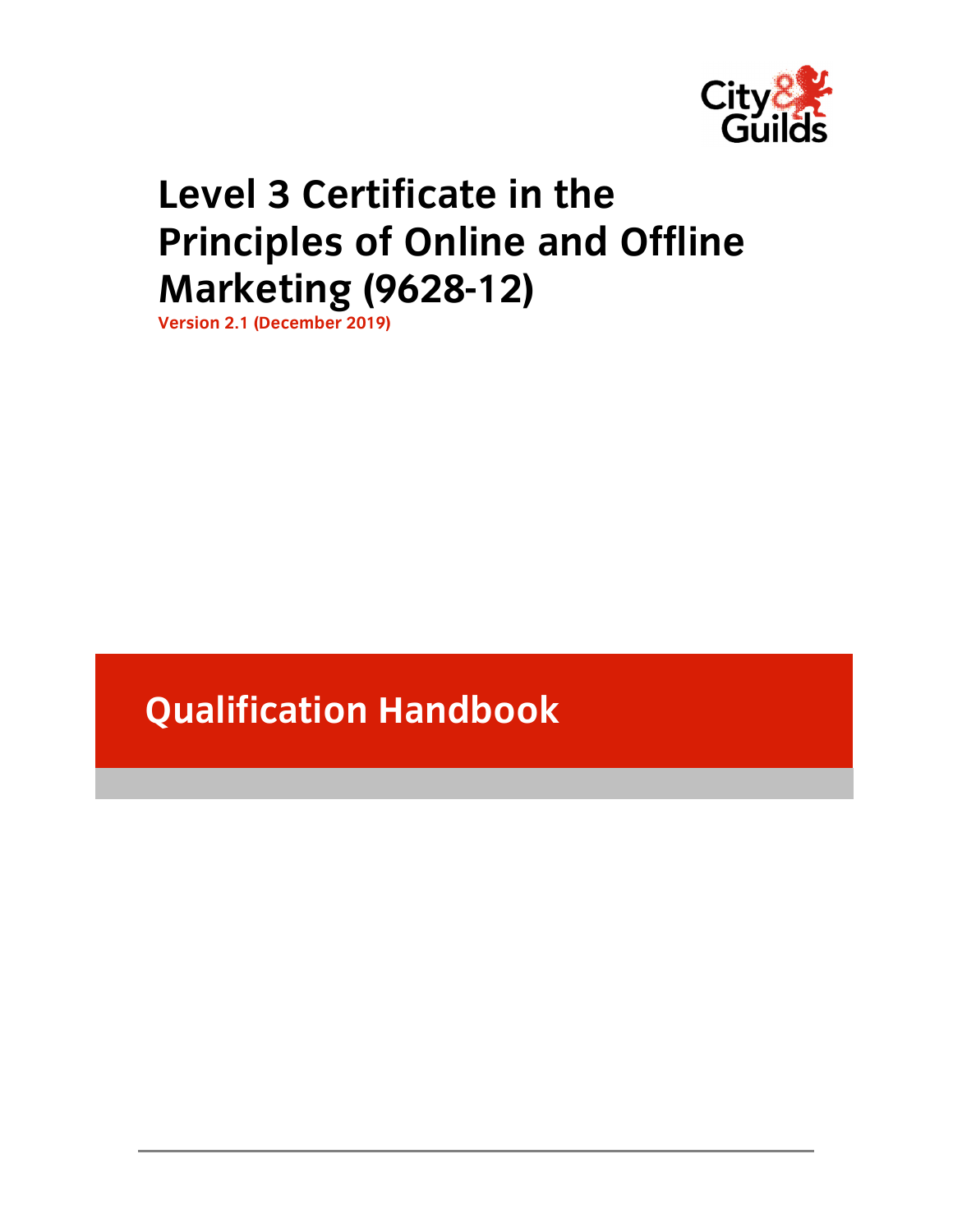# **Qualification at a glance**

| Industry area                         | <b>IT Professional</b>                                                                                                |
|---------------------------------------|-----------------------------------------------------------------------------------------------------------------------|
| <b>City &amp; Guilds number</b>       | 9628                                                                                                                  |
| Age group                             | $16+$                                                                                                                 |
| <b>Entry requirements</b>             | Centres must ensure that any pre-requisites stated in<br>the What is this qualification about? section are met.       |
| <b>Assessment</b>                     | Multiple-choice online exam                                                                                           |
| <b>Qualification grade scale</b>      | Pass                                                                                                                  |
| <b>Approvals</b>                      | Approval application required                                                                                         |
| <b>Registration and certification</b> | Registration and certification of this qualification is<br>through the Walled Garden, and is subject to end<br>dates. |

| <b>Title and level</b>                                                   | <b>GLH</b> | <b>ГОТ</b> | <b>City &amp; Guilds Ofqual</b><br>qualification accreditation<br>number | number     |
|--------------------------------------------------------------------------|------------|------------|--------------------------------------------------------------------------|------------|
| Level 3 Certificate in the Principles of<br>Online and Offline Marketing | - 72       | 163        | 9628-12                                                                  | 603/1608/1 |

| Version and date Change detail |                                              | <b>Section</b> |
|--------------------------------|----------------------------------------------|----------------|
| 2.1 December 2019              | Unit 312 and suggested learning<br>resources | Assessment     |
| 2.0 April 2018                 | Test specification detail updated            | Assessment     |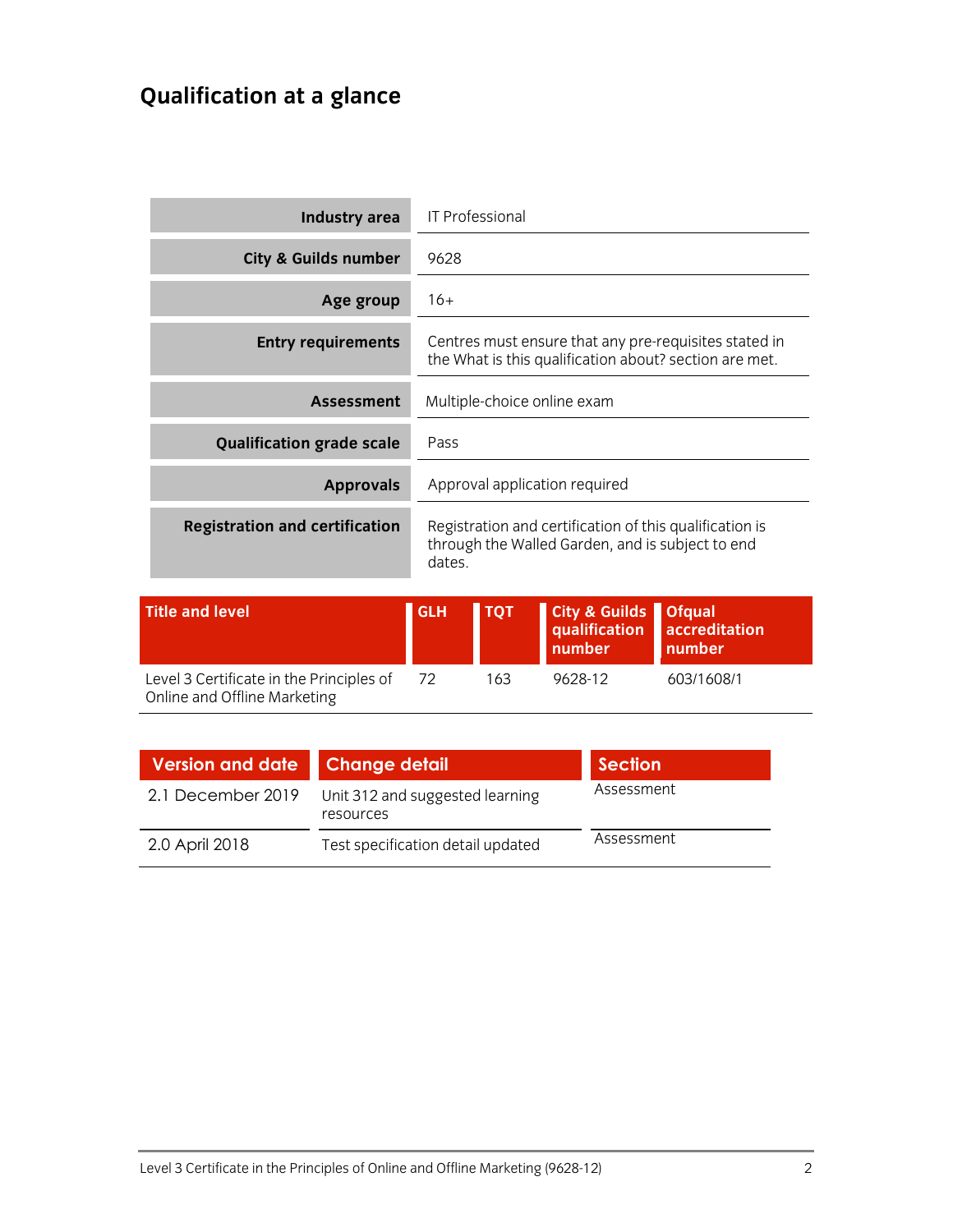# **Contents**

| <b>Qualification at a glance</b><br><b>Contents</b> |                   | $\mathbf{2}$                                   |                         |
|-----------------------------------------------------|-------------------|------------------------------------------------|-------------------------|
|                                                     |                   | 3                                              |                         |
| 1                                                   | Introduction      |                                                | $\overline{\mathbf{4}}$ |
|                                                     |                   | Structure                                      | 5                       |
|                                                     |                   | <b>Total Qualification Time</b>                | 5                       |
| $\mathbf{2}$                                        |                   | <b>Centre requirements</b>                     | 6                       |
|                                                     |                   | Approval                                       | 6                       |
|                                                     |                   | Resource requirements                          | 6                       |
|                                                     |                   | Learner entry requirements                     | 6                       |
|                                                     |                   | Age restrictions                               | 6                       |
| 3                                                   |                   | <b>Delivering the qualification</b>            | 7                       |
|                                                     |                   | Initial assessment and induction               | 7                       |
|                                                     |                   | Support materials                              | 7                       |
| 4                                                   | <b>Assessment</b> |                                                | 8                       |
|                                                     |                   | Summary of assessment methods                  | 8                       |
|                                                     |                   | Assessment strategy                            | 8                       |
| 5                                                   | Administration    |                                                | 10                      |
|                                                     |                   | Quality assurance                              | 10                      |
|                                                     |                   | Enquiries about results                        | 11                      |
|                                                     |                   | Access arrangements and special consideration  | 11                      |
|                                                     |                   | Other issues                                   | 12                      |
| 6                                                   | <b>Units</b>      |                                                | 13                      |
|                                                     |                   | Availability of units                          | 13                      |
|                                                     |                   | Structure of the units                         | 13                      |
|                                                     | <b>Unit 312</b>   | The Principles of Online and Offline Marketing | 14                      |
|                                                     | <b>Appendix 1</b> | Sources of general information                 | 23                      |
|                                                     | <b>Appendix 2</b> | <b>Useful contacts</b>                         | 25                      |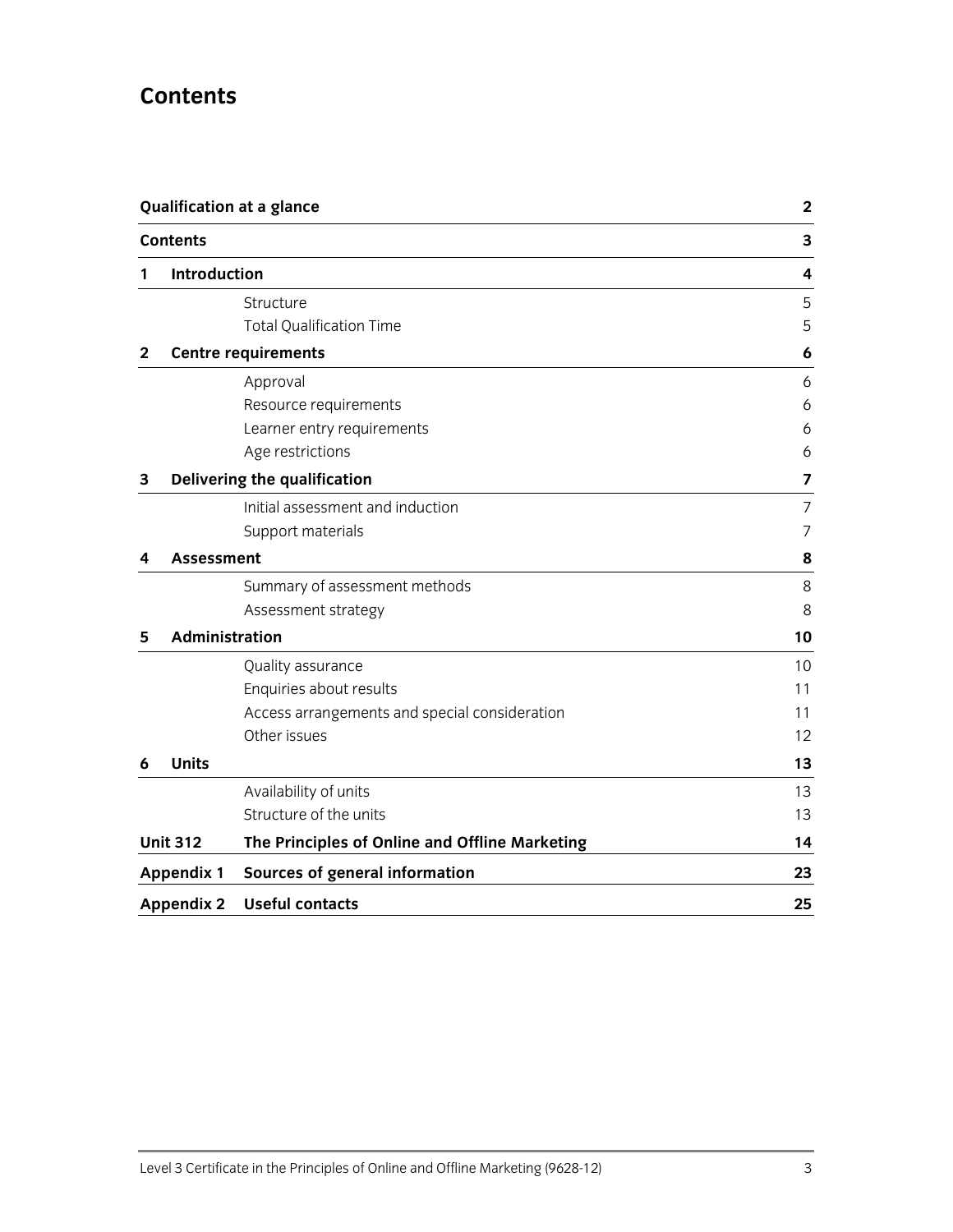# **1 Introduction**

This document tells you what you need to do to deliver the qualification:

| <b>Area</b>                                                 | <b>Digital Apprenticeships</b>                                                                                                                                                                                                                                                                                                                                                                                                                                                                                                                                                                                                                                                                                                                                                                                                                                                                                                                                                                   |
|-------------------------------------------------------------|--------------------------------------------------------------------------------------------------------------------------------------------------------------------------------------------------------------------------------------------------------------------------------------------------------------------------------------------------------------------------------------------------------------------------------------------------------------------------------------------------------------------------------------------------------------------------------------------------------------------------------------------------------------------------------------------------------------------------------------------------------------------------------------------------------------------------------------------------------------------------------------------------------------------------------------------------------------------------------------------------|
| Who is the qualification for?                               | This qualification is designed to support learners to<br>develop a full range of underpinning knowledge that can<br>be used in a variety of businesses and industries that<br>demonstrate confidence and transferability in a Digital<br>Technology Environment.                                                                                                                                                                                                                                                                                                                                                                                                                                                                                                                                                                                                                                                                                                                                 |
| What does the qualification cover?                          | A successful Digital Marketer will be expected to<br>understand, use and review a variety of online and offline<br>marketing techniques to support the delivery of<br>marketing campaigns. This qualification provides the<br>successful learner with the underpinning knowledge of a<br>range of marketing channels and their appropriate uses.<br>This will allow them to define, design, build and<br>implement digital campaigns across a variety of online<br>and social media platforms, enabling them to drive the<br>acquisition, engagement and retention of customers.<br>Some of the topics covered include:<br>The key components of a marketing campaign<br>The different channels to engage different<br>customers within different segments<br>The benefits, limits and risks of customer<br>relationship marketing<br>The importance of collaboration in delivering<br>marketing campaigns, including typical team structures,<br>shared objectives and how to influence others. |
| What opportunities for progression<br>are there?            | This qualification is part of the Digital Industries<br>Apprenticeship programme and are not offered as<br>standalone products.<br>On achieving this qualification the learner will have<br>completed a section of the knowledge element as part of<br>their apprenticeship journey.                                                                                                                                                                                                                                                                                                                                                                                                                                                                                                                                                                                                                                                                                                             |
| Who did we develop the qualification<br>with?               | It was developed in collaboration with employers, sector<br>experts and training providers using the Standard as the<br>baseline. The Standards have been created by The Tech<br>Partnership and their Employer Groups for the specific<br>areas. The qualification embodies the required learning<br>for an apprentice to have the opportunity to successfully<br>gain the relevant knowledge for their chosen career path<br>in a Digital Technology environment.                                                                                                                                                                                                                                                                                                                                                                                                                                                                                                                              |
| Is it part of an apprenticeship<br>framework or initiative? | Yes - Digital Marketer (9648-04)                                                                                                                                                                                                                                                                                                                                                                                                                                                                                                                                                                                                                                                                                                                                                                                                                                                                                                                                                                 |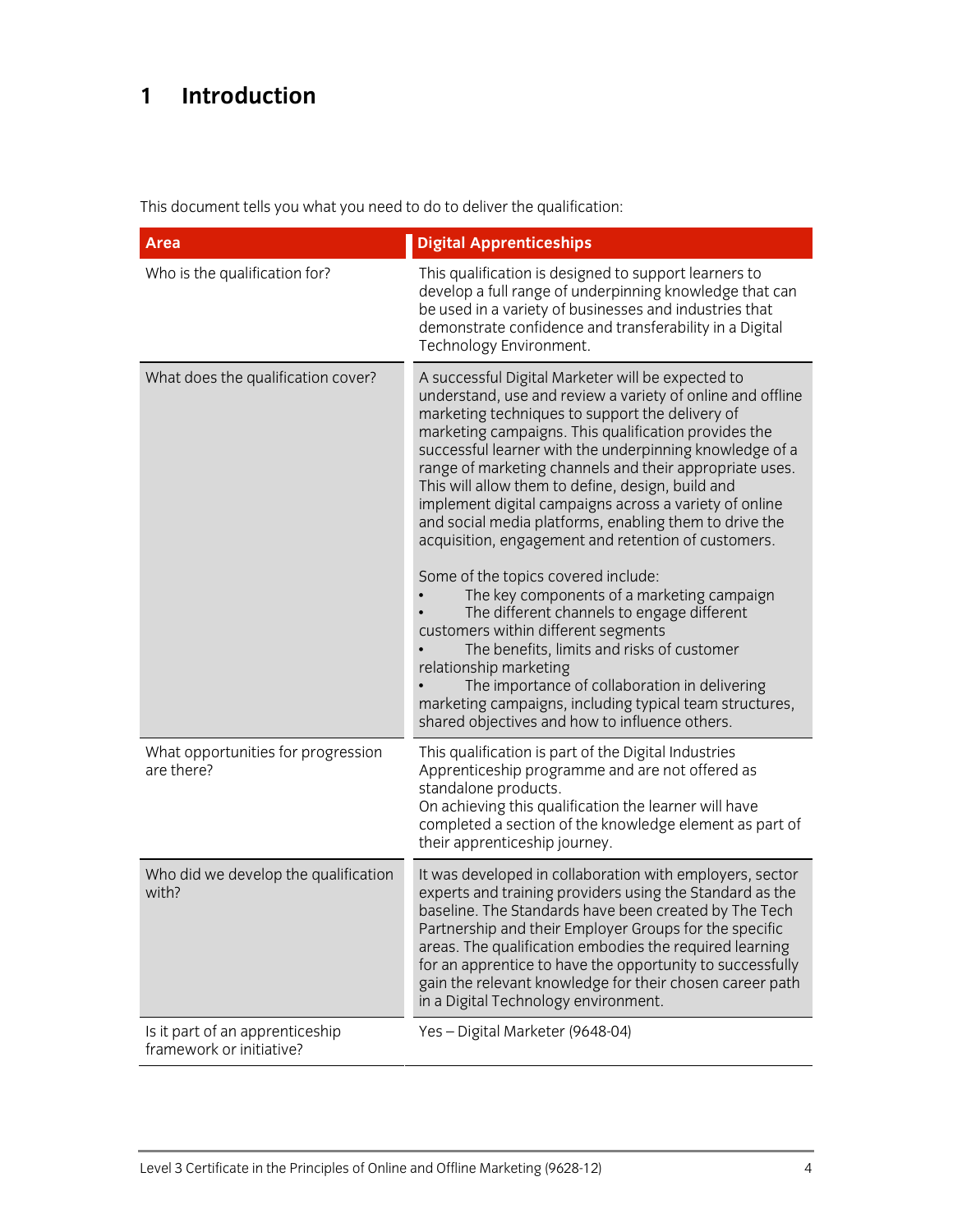### **Structure**

### **Total Qualification Time**

Total Qualification Time (TQT) is the number of notional hours which represents an estimate of the total amount of time that could reasonably be expected for a learner to achieve and demonstrate the achievement of the level of attainment necessary for the award of a qualification.

TQT is comprised of the following two elements:

- The number of hours which an awarding organisation has assigned to a qualification for Guided Learning, and
- an estimate of the number of hours a Learner will reasonably be likely to spend in preparation, study or any other form of participation in education or training, including assessment, which takes place as directed by - but, unlike Guided Learning, not under the Immediate Guidance or Supervision of - a lecturer, supervisor, tutor or other, appropriate provider of education or training.

| <b>Title and level</b>                                                   | <b>GLH</b> | <b>I TOT</b> |
|--------------------------------------------------------------------------|------------|--------------|
| Level 3 Certificate in the Principles<br>of Online and Offline Marketing | 72.        | 163          |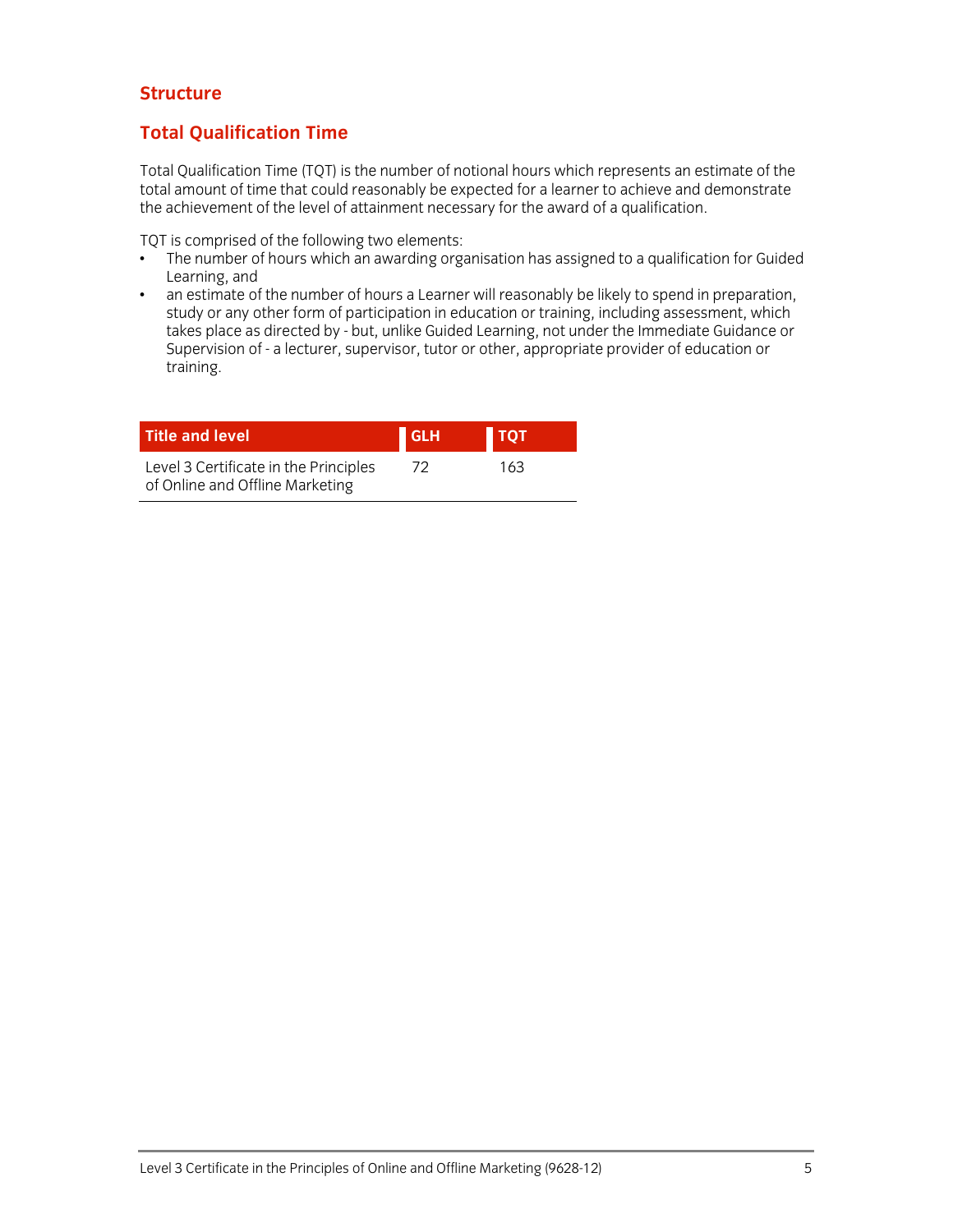# **2 Centre requirements**

### **Approval**

If your Centre is approved to offer the existing Digital Apprenticeships at Level 3 or above then you can apply for the new 9648 Digital Apprenticeships approval using the fast track approval form, available from the City & Guilds website.

Centres should use the fast track form if:

- there have been no changes to the way the qualifications are delivered, and
- they meet all of the approval criteria in the fast track form guidance notes.

Fast track approval is available for 12 months from the launch of the qualification. After 12 months, the Centre will have to go through the standard Qualification Approval Process. The centre is responsible for checking that fast track approval is still current at the time of application.

To offer these qualifications, new centres will need to gain both centre and qualification approval. Please refer to the Centre Manual - Supporting Customer Excellence for further information.

Centre staff should familiarise themselves with the structure, content and assessment requirements of the qualifications before designing a course programme.

### **Resource requirements**

#### *Centre staffing*

Staff delivering these qualifications must be able to demonstrate that they meet the following occupational expertise requirements. They should:

- be occupationally competent or technically knowledgeable in the area[s] for which they are delivering training and/or have experience of providing training. This knowledge must be to the same level as the training being delivered
- have recent relevant experience in the specific area they will be assessing
- have credible experience of providing training.

Centre staff may undertake more than one role, eg tutor and assessor or internal verifier, but cannot internally verify their own assessments.

### **Learner entry requirements**

City & Guilds does not set entry requirements for these qualifications. However, centres must ensure that candidates have the potential and opportunity to gain the qualifications successfully.

### **Age restrictions**

City & Guilds cannot accept any registrations for learners under 16 as these qualifications are not approved for learners under 16.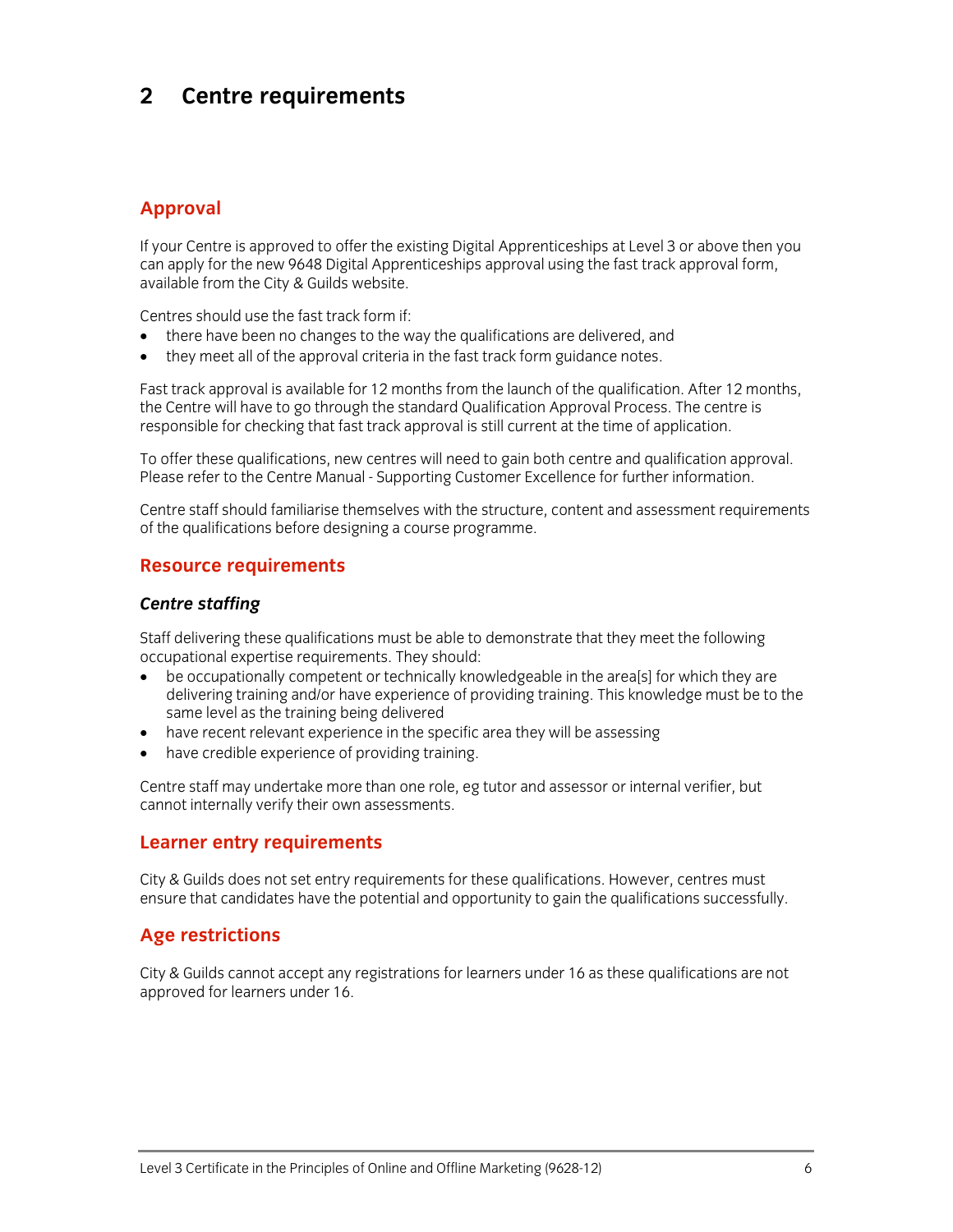# **3 Delivering the qualification**

### **Initial assessment and induction**

An initial assessment of each candidate should be made before the start of their programme to identify:

- if the candidate has any specific training needs
- support and guidance they may need when working towards their qualifications
- any units they have already completed, or credit they have accumulated which is relevant to the qualifications
- the appropriate type and level of qualification.

We recommend that centres provide an induction programme so the candidate fully understands the requirements of the qualification[s], their responsibilities as a candidate, and the responsibilities of the centre. This information can be recorded on a learning contract.

### **Support materials**

The following resources are available for these qualifications:

#### *Recording documents*

Candidates and centres may decide to use a paper-based or electronic method of recording evidence.

City & Guilds endorses several ePortfolio systems, including our own, Learning Assistant, an easy-touse and secure online tool to support and evidence learners' progress towards achieving qualifications. Further details are available at: www.cityandguilds.com/eportfolios.

City & Guilds has developed a set of *Recording forms* including examples of completed forms, for new and existing centres to use as appropriate. Recording forms are available on the City & Guilds website.

Although new centres are expected to use these forms, centres may devise or customise alternative forms, which must be approved for use by the external verifier, before they are used by candidates and assessors at the centre. Amendable (MS Word) versions of the forms are available on the City & Guilds website.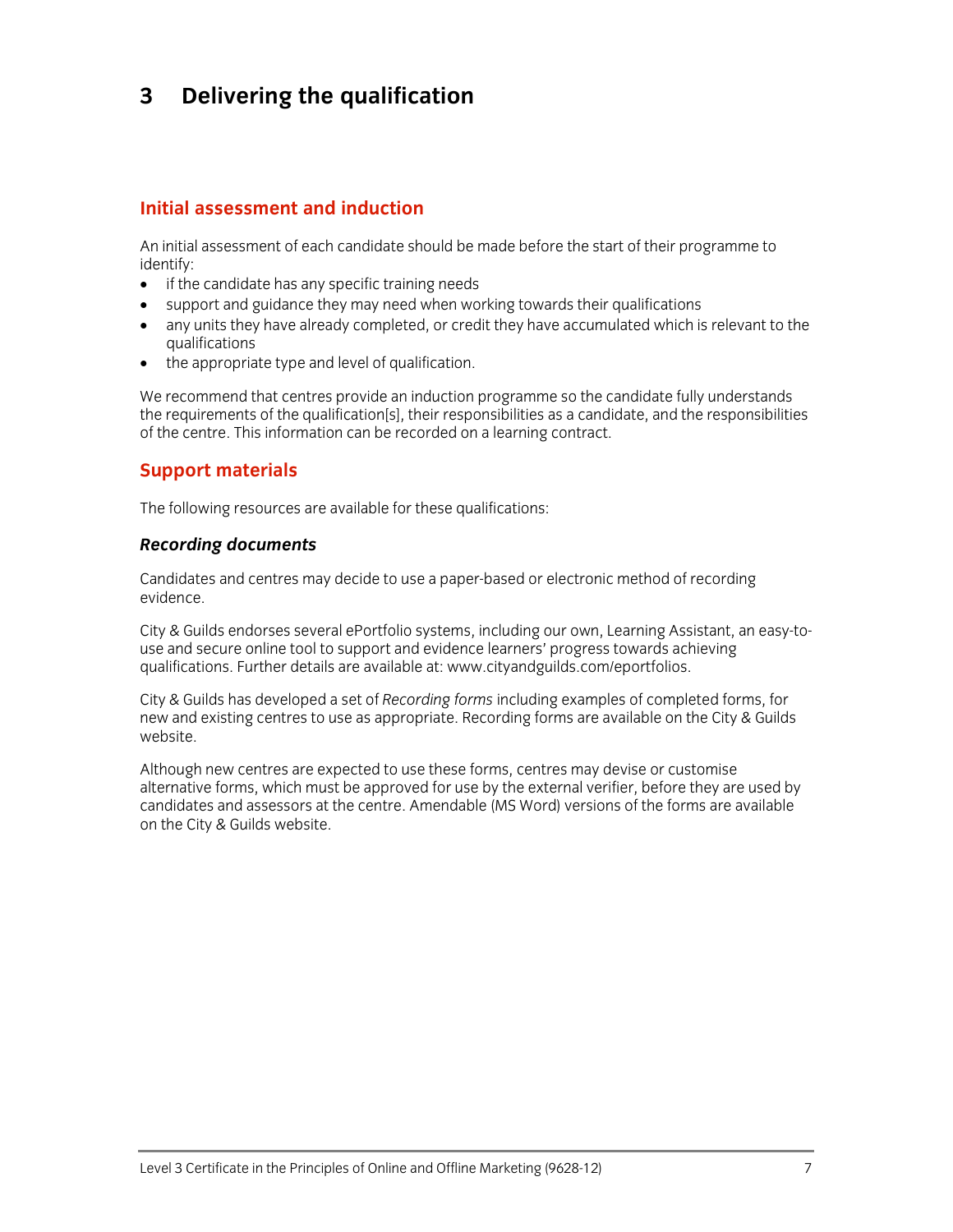### **4 Assessment**

### **Summary of assessment methods**

#### *Candidates must:*

successfully complete one evolve test for the unit

### *Available assessments/assignments*

City & Guilds has written the following assessments to use with this qualification:

• evolve tests

| <b>Assessment Types</b> |                                                  |                   |                                         |
|-------------------------|--------------------------------------------------|-------------------|-----------------------------------------|
| <b>Unit</b>             | <b>Title</b>                                     | Assessment method | Where to obtain assessment<br>materials |
| 312                     | Principles of<br>Online and Offline<br>Marketing | Evolve Test       | Please see www.cityandguilds.com        |

### **Assessment strategy**

Tables and content pertaining to the assessment strategy

### *Test Specifications*

The way the knowledge is covered by each test is laid out in the table below:

**Assessment type:** Multiple-choice online test **Assessment conditions:** Invigilated examination conditions **Number of questions:** 35 **Duration:** 1 hour 15 minutes **Pass mark:** 24/35 (68%) **Grading:** Pass/Fail

| <b>Test: 312</b>                                                                                 | Principles of Online and Offline<br>Marketing                                                                                                                          |                            |
|--------------------------------------------------------------------------------------------------|------------------------------------------------------------------------------------------------------------------------------------------------------------------------|----------------------------|
| <b>Learning Outcome</b>                                                                          | <b>Topic</b>                                                                                                                                                           | <b>Number of questions</b> |
| Identify and apply the core<br>principles of marketing theory                                    | Explore the philosophies of the<br>seven different principles of<br>marketing (7Ps)                                                                                    | $\mathcal{P}$              |
| Understand the importance of<br>collaboration in delivering<br>successful marketing<br>campaigns | The structure of a typical team,<br>common roles and a hierarchal<br>approach / Wider business<br>functions / Shared Objectives /<br>Collaboration practices and tools |                            |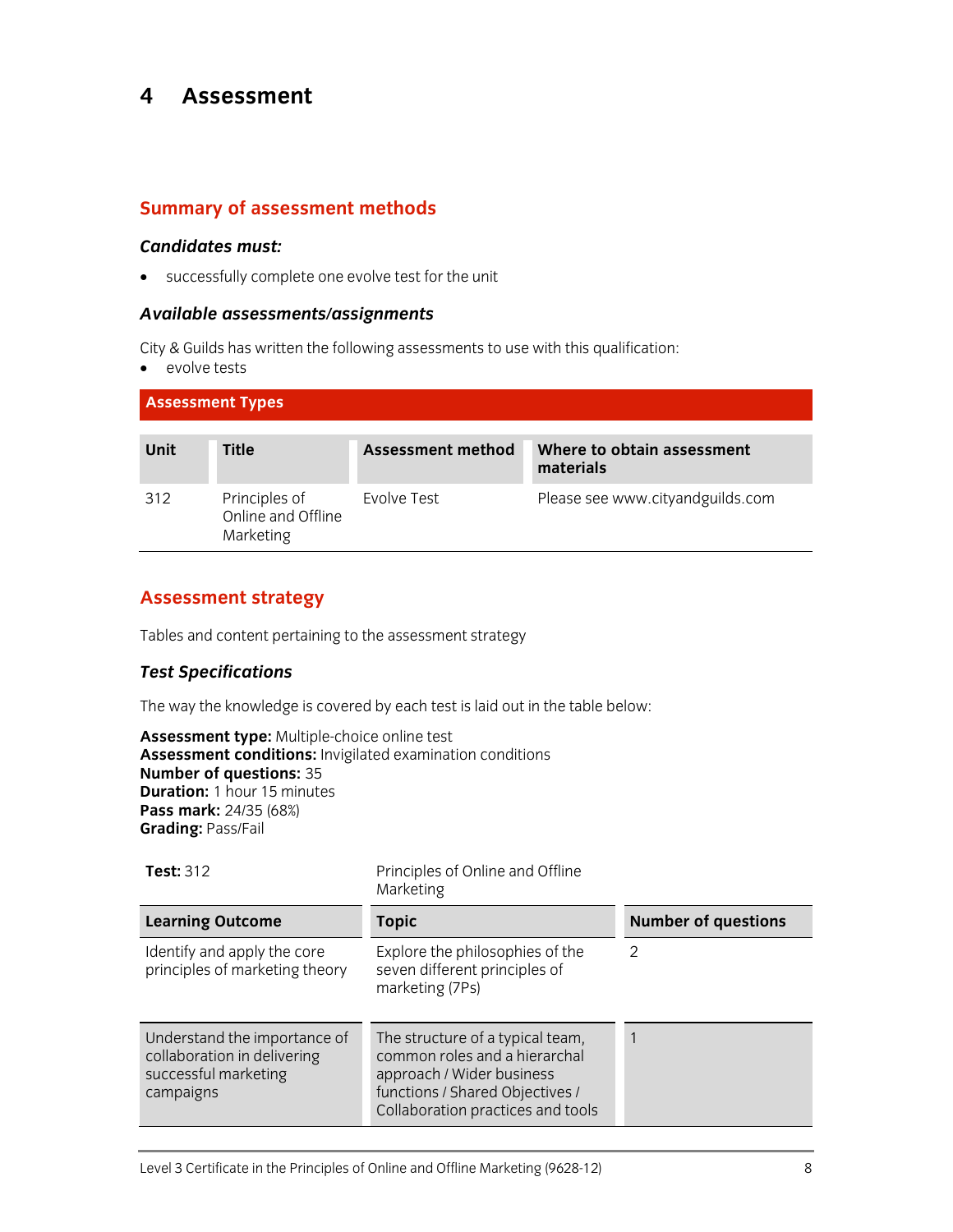|                                                                                                             | <b>Total questions</b>                                                                                                                                                        | 35             |
|-------------------------------------------------------------------------------------------------------------|-------------------------------------------------------------------------------------------------------------------------------------------------------------------------------|----------------|
|                                                                                                             | Return on Investment (RoI) and<br>measuring the outcome of a<br>campaign                                                                                                      | 3              |
|                                                                                                             | Components of a risk<br>management framework                                                                                                                                  | $\overline{2}$ |
| Understand how digital<br>marketing and social media<br>can form part of an inclusive<br>marketing strategy | The legal, regulatory and ethical<br>requirements related to the<br>business of selling or marketing                                                                          | 3              |
|                                                                                                             | Matching audience engagement<br>to appropriate channels and<br>messaging                                                                                                      | 3              |
|                                                                                                             | Types of customer relationship<br>marketing / Benefits of customer<br>relationship marketing /<br>Limitations, risks and constraints<br>of customer relationship<br>marketing | 6              |
|                                                                                                             | Segmentation of customers to<br>facilitate customer relationship<br>marketing / Customer<br>categorisation                                                                    | $\overline{2}$ |
| Recognise the benefits, limits,<br>risks and constraints of<br>customer relationship<br>marketing           | The components of a marketing<br>campaign                                                                                                                                     | $\overline{4}$ |
|                                                                                                             | Different channels to engage<br>different customers and different<br>market segments                                                                                          | $\overline{2}$ |
| Recognise and apply the<br>different stages of the<br>customer lifecycle                                    | Stages of the customer lifecycle /<br>Key pinch points in the life cycle<br>journey                                                                                           | $\overline{4}$ |
|                                                                                                             | Principle methods and behaviours<br>in influencing others                                                                                                                     | 3              |

### *Recognition of prior learning (RPL)*

Recognition of prior learning means using a person's previous experience, or qualifications which have already been achieved, to contribute to a new qualification.

For this qualification, RPL is not allowed.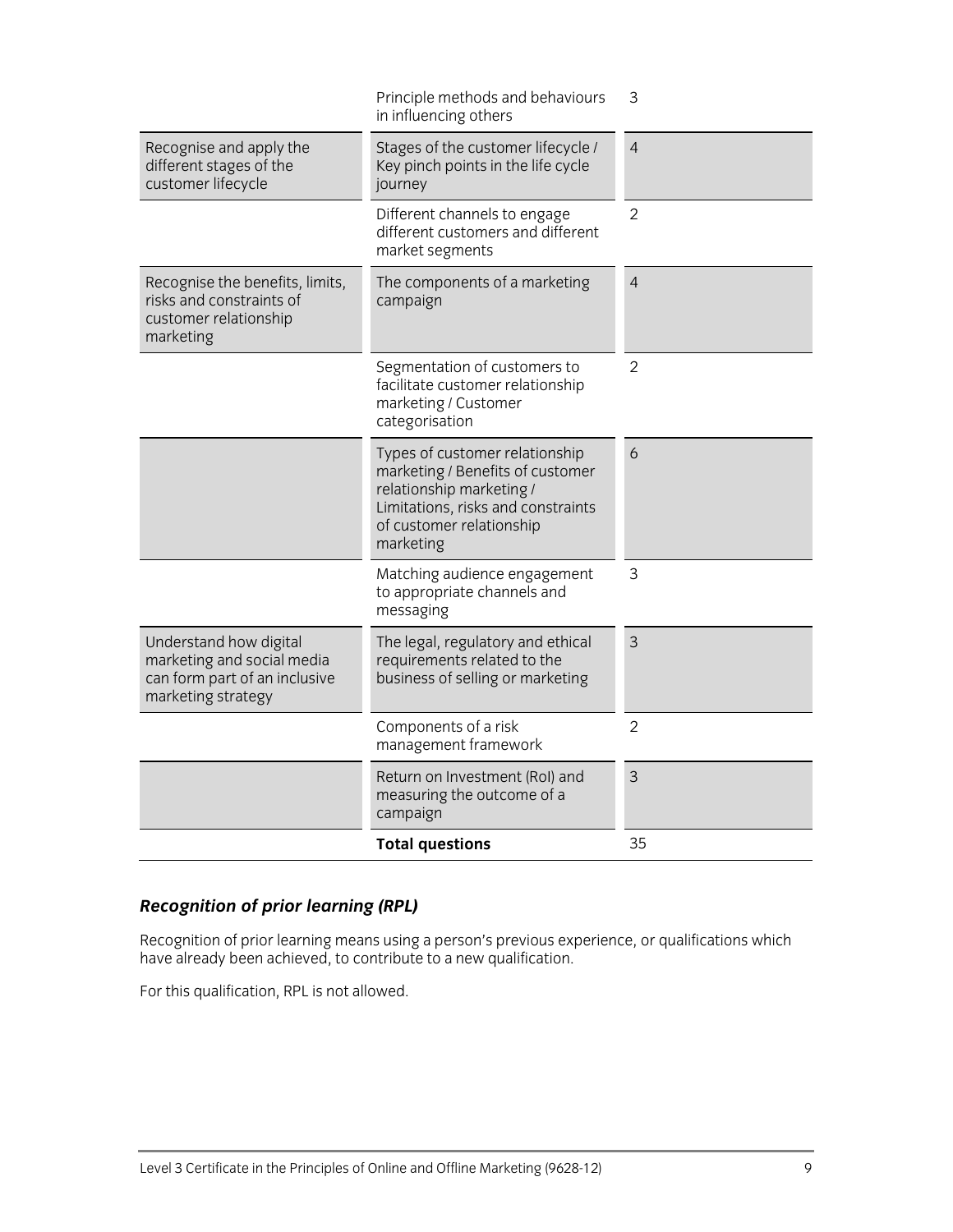# **5 Administration**

### **Quality assurance**

### *Quality assurance of assessments*

Centres must use the provided documentation, unless otherwise agreed, to ensure that all of the appropriate information is available for moderation processes. Centres may devise additional documentation/forms to support those provided by City & Guilds.

If a learner's work is selected for external moderation, samples of work must be made available as detailed in the moderation handbook.

### *Internal quality assurance*

Registered centres must have effective quality assurance systems to ensure optimum delivery and assessment of qualifications. Quality assurance includes initial centre registration by City & Guilds and the centre's own internal procedures for monitoring quality. Centres are responsible for internal quality assurance and City & Guilds is responsible for external quality assurance.

Standards and rigorous quality assurance are maintained by the use of:

- internal quality assurance
- City & Guilds external moderation.

In order to carry out the quality assurance role, Internal Quality Assurers must have appropriate teaching and vocational knowledge and expertise. For more information on the requirements, refer to Section 2 of this handbook.

To meet the quality assurance criteria for this qualification, the centre must ensure that the following procedures are followed:

- the setting of the internally set and marked assessment against the specification
- training in the use of the assessment grids
- completion by the person responsible for internal standardisation of the Centre Declaration Sheet to confirm that internal standardisation has taken
- the completion by learners and supervisors/assessors of the record form for each learner's work.

### *External quality assurance*

External quality assurance is provided by the two stage moderation system described in Section 6. External moderation of internally assessed work is carried out to ensure that assessment is valid and reliable, and that there is good assessment practice in centres and that standards are maintained.

In order to carry out their quality assurance role, external moderators must have appropriate teaching and vocational knowledge and expertise. City & Guilds will appoint external moderators and will ensure that they attend regular training and development meetings designed to keep them up to date, to ensure standardisation of all assessments and to share good practice.

External moderators will:

- provide advice and support to staff in centres
- ensure the quality and consistency of assessments within and between centres and over time by the use of systematic sampling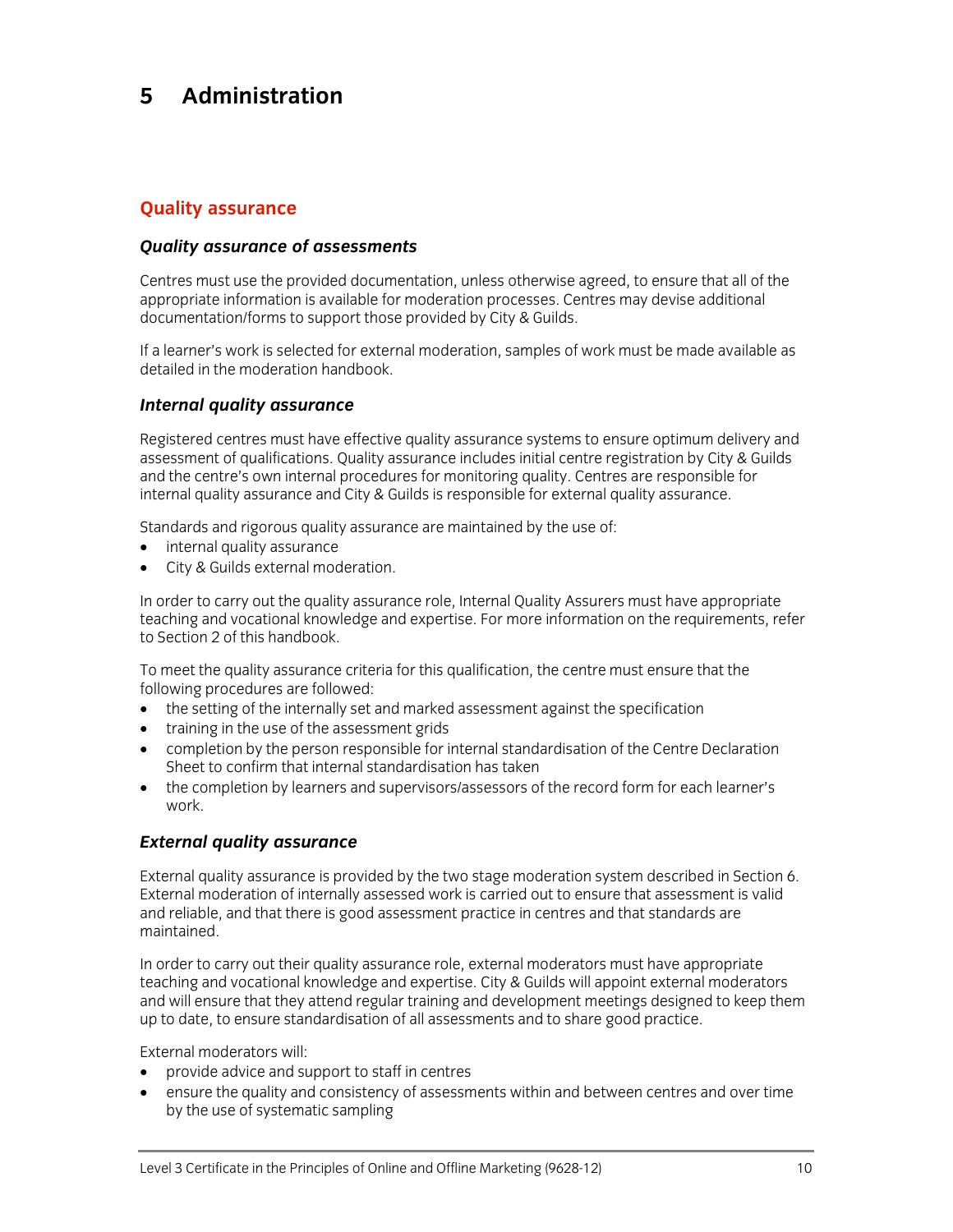- regularly visit centres to ensure that they continue to meet the centre registration requirements of City & Guilds
- provide feedback to centres and to City & Guilds.

City & Guilds requires the Head of Centre to:

- facilitate any inspection of the Centre which is undertaken on behalf of City & Guilds
- make secure arrangements to receive, check and keep examination material secure at all times, maintain the security of City & Guilds confidential material from receipt to the time when it is no longer confidential and keep scripts secure from the time they are collected from the candidates to their dispatch to City & Guilds.

### **Enquiries about results**

The services available for enquiries about results include a clerical check and re-moderation of internally assessed work. Requests must be submitted within the specified period after the publication of results for individual assessments.

In cases where a post-results enquiry reveals inaccurate assessment, the result may be confirmed, raised or lowered.

For further details of enquiries about results services, please consult the current version of the JCQ Post-Results Services booklet.

### *Re-sits and shelf-life of assessment results*

Assessment results remain available to count towards certification, whether or not they have already been used, as long as the specification is still valid.

Learners who have failed an assessment or wish to re-take it in an attempt to improve their grade, can re-sit this assessment once only. If the assessment is internally assessed, then the resubmitted assignment must be a new piece of work and cannot be an amended version of the original submission. The best result will count towards the final qualification.

### **Access arrangements and special consideration**

We have taken note of the provisions of equalities legislation in developing and administering this specification.

We follow the guidelines in the Joint Council for Qualifications (JCQ) document: Regulations and Guidance Relating to Candidates who are Eligible for Adjustments in Examination GCSE, GCE, GNVQ, AEA, Entry Level, Basic Skills & Key Skills Access Arrangements and Special Consideration. This is published on the JCQ website: http://www.jcq.org.uk/access\_arrangements/

#### *Access arrangements*

We can make arrangements so that learners with disabilities, special educational needs and temporary injuries can access the assessment. These arrangements must be made before the examination. For example, we can produce a Braille paper for a learner with visual impairment.

### *Special consideration*

We can give special consideration to learners who have had a temporary illness, injury or indisposition at the time of the examination. Where we do this, it is given after the examination.

Applications for either access arrangements or special consideration should be submitted to City & Guilds by the Examinations Officer at the centre.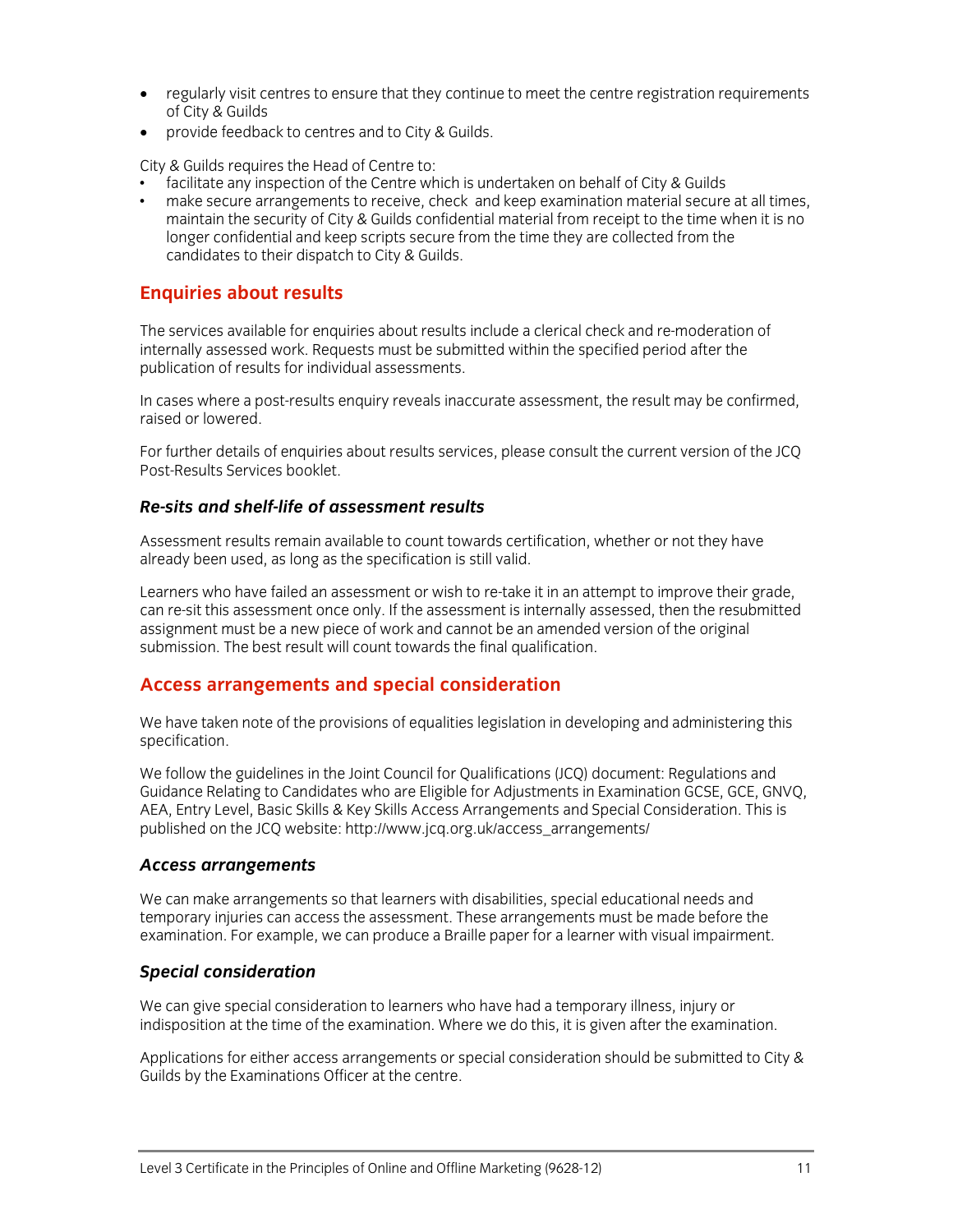### *Language of examinations*

We will provide this specification in English only.

### **Other issues**

### *European Dimension*

City & Guilds has taken account of the 1988 Resolution of the Council of the European Community in preparing this specification and associated specimen units.

### *Environmental Education*

City & Guilds has taken account of the 1988 Resolution of the Council of the European Community and the Report Environmental Responsibility: An Agenda for Further and Higher Education 1993 in preparing this specification and associated specimen units.

### *Avoidance of bias*

City & Guilds has taken great care in the preparation of this specification and specimen units to avoid bias of any kind.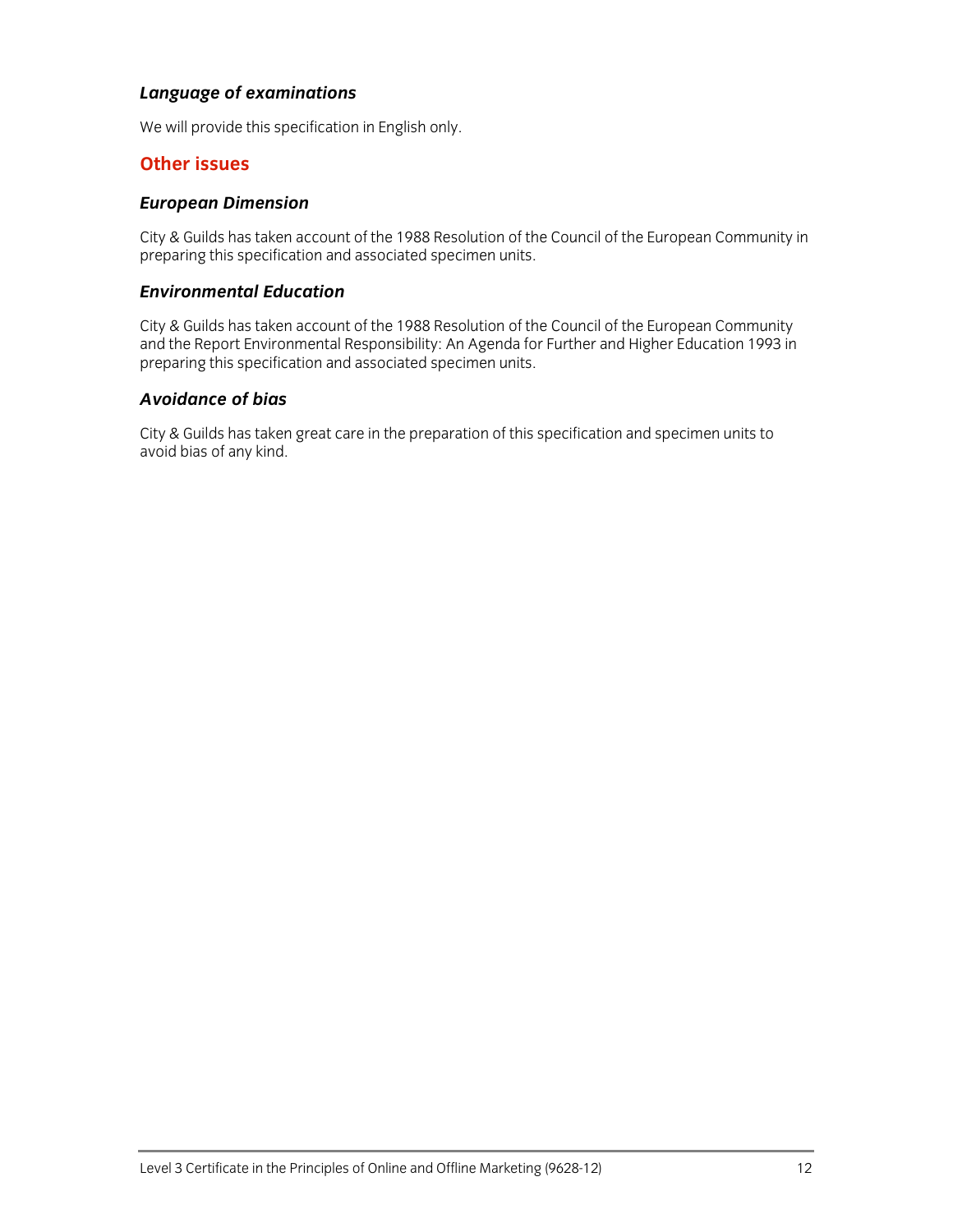## **6 Units**

### **Availability of units**

Some of the units can be found in a separate document.

### **Structure of the units**

These units each have the following:

- City & Guilds reference number
- Title
- Level
- Guided learning hours (GLH)
- Learning outcomes

Centres must deliver the full breadth of the range. Specialist equipment or commodities may not be available to all centres, so centres should ensure that their delivery covers their use. This may be covered by a practical demonstration (e.g. video). For the practical assessments for this qualification, centres should ensure that there are sufficient resources to complete the task but are not required to use all the equipment or commodities in the range.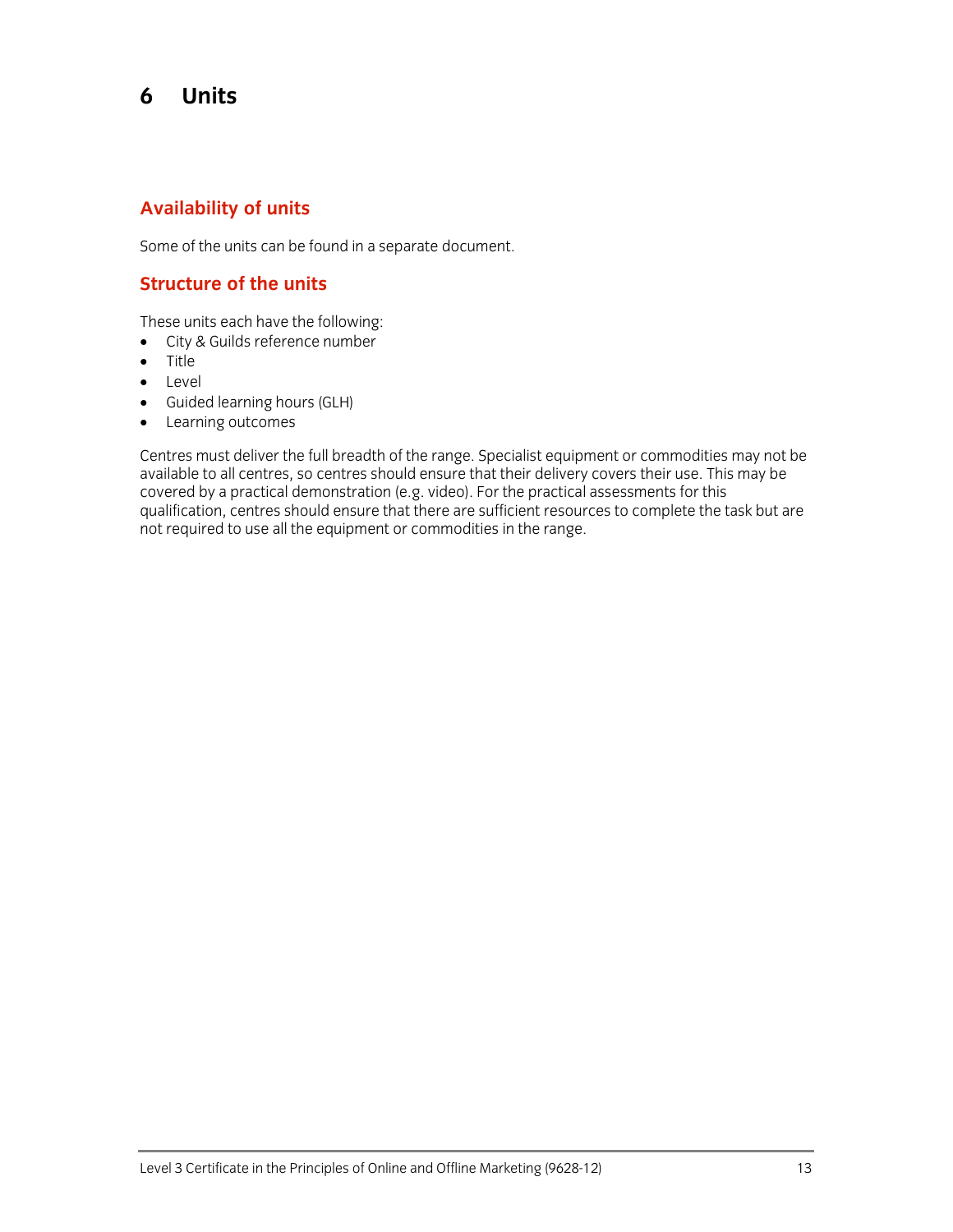# **Unit 312 The Principles of Online and Offline Marketing**

| <b>Unit level:</b> Level 3 |  |
|----------------------------|--|
| $GLH$ 72                   |  |

#### **What is this unit about?**

The aim of this unit is to extend learners' knowledge and awareness of the different principles of marketing theory from both an online and offline perspective. Learners will be able to develop a rounded appreciation in both the value and the importance of delivering a blended and successful marketing campaign. Over time the core principles of successful marketing campaigning have been evolutionary, rather than revolutionary.

This unit enables learners to examine key underpinning marketing theory for both online and offline marketing campaigns. Learners need to be able to understand and recognise the importance of working collaboratively to deliver successful marketing campaigns. As marketing campaigns become more complex and individually personalised, learners need to be able to consider and recognise not only the potential benefits but also understand the limitations and risk in taking a particular approach.

Finally, learners need to understand how different components from both digital marketing and social media can be combined with more traditional methods of marketing to form a blended, inclusive and complementary approach.

Learners should consider the following questions as a starting point to this unit: - How do you utilise the range of marketing channels to target different customer segments?

- How can new technology-led approaches to marketing be utilised to compliment and underpin traditional approaches to marketing?
- What knowledge is required to create a marketing campaign for a specific target segment?
- What are the benefits, limits, risks and constraints of customer relationship marketing?
- How do digital and social media strategies fit together to achieve shared business objectives?

### **Learning outcomes**

In this unit, learners will be able to

- 1 Identify and apply the core principles of marketing theory
- 2 Understand the importance of collaboration in delivering successful marketing campaigns
- 3 Recognise and apply the different stages of the customer lifecycle
- 4 Recognise the benefits, limits, risks and constraints of customer relationship marketing
- 5 Understand how digital marketing and social media can form part of an inclusive marketing strategy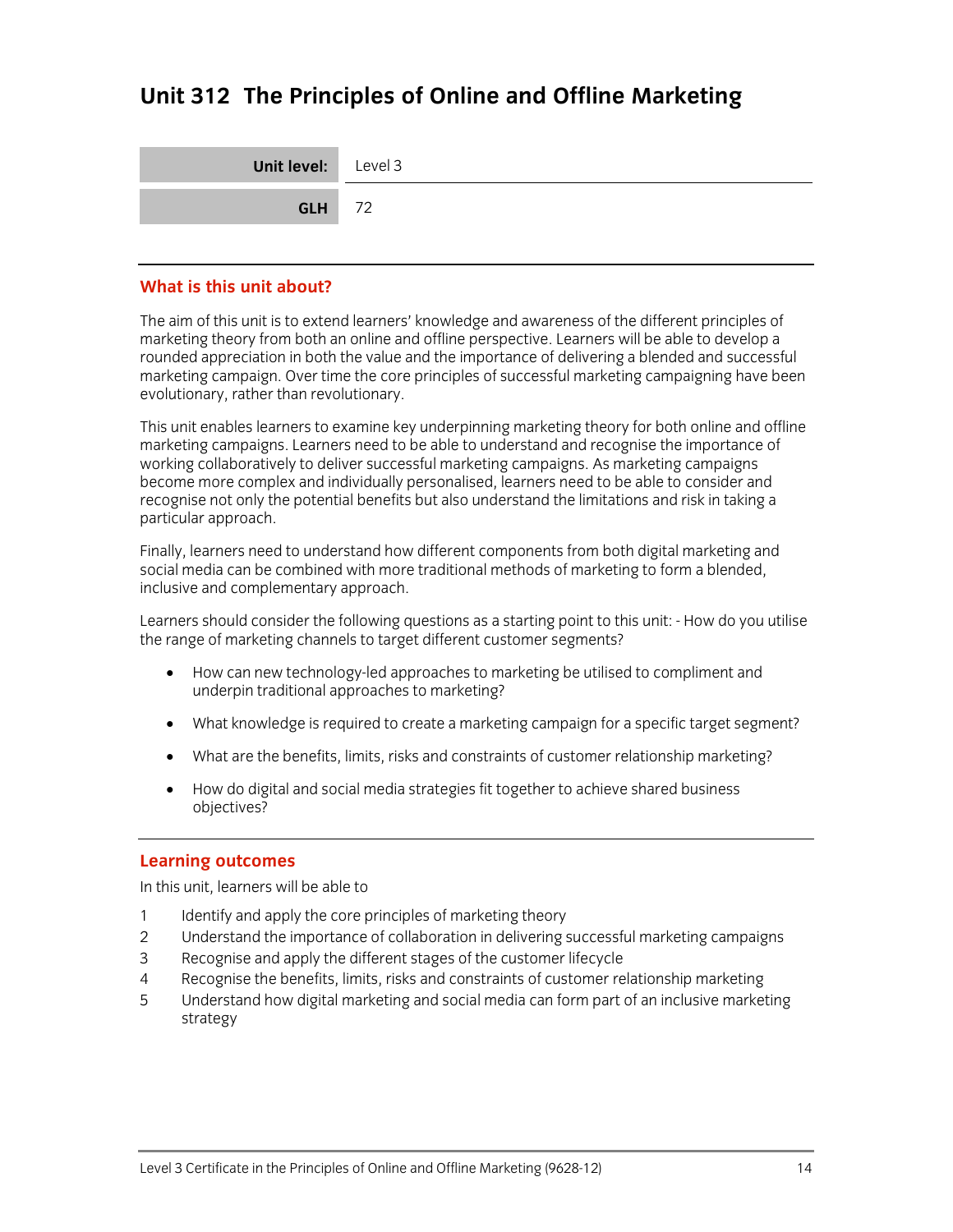### **Learning outcome**

1 Identify and apply the core principles of marketing theory

### **Topics**

1.1 Seven principles of marketing (7Ps)

In this learning outcome the learner will gain an appreciation of the underpinning principles of marketing. It is anticipated that the learner will not only understand the concept but also apply them in their own work environment.

### **Topic 1.1**

Explore the philosophies of the seven different principles of marketing (7Ps):

- Product
- Place
- Price
- Promotion
- Packaging
- People
- Positioning

### **Learning outcome**

2 Understand the importance of collaboration in delivering successful marketing campaigns

### **Topics**

- 2.1 Team structure
- 2.2 Shared objectives and collaboration
- 2.3 Influencing

In this learning outcome the learner will identify the contribution different team members make to the planning of marketing campaigns. They will understand different approaches to fostering collaboration and gaining the input of other team members and the methods to influence the success of a campaign.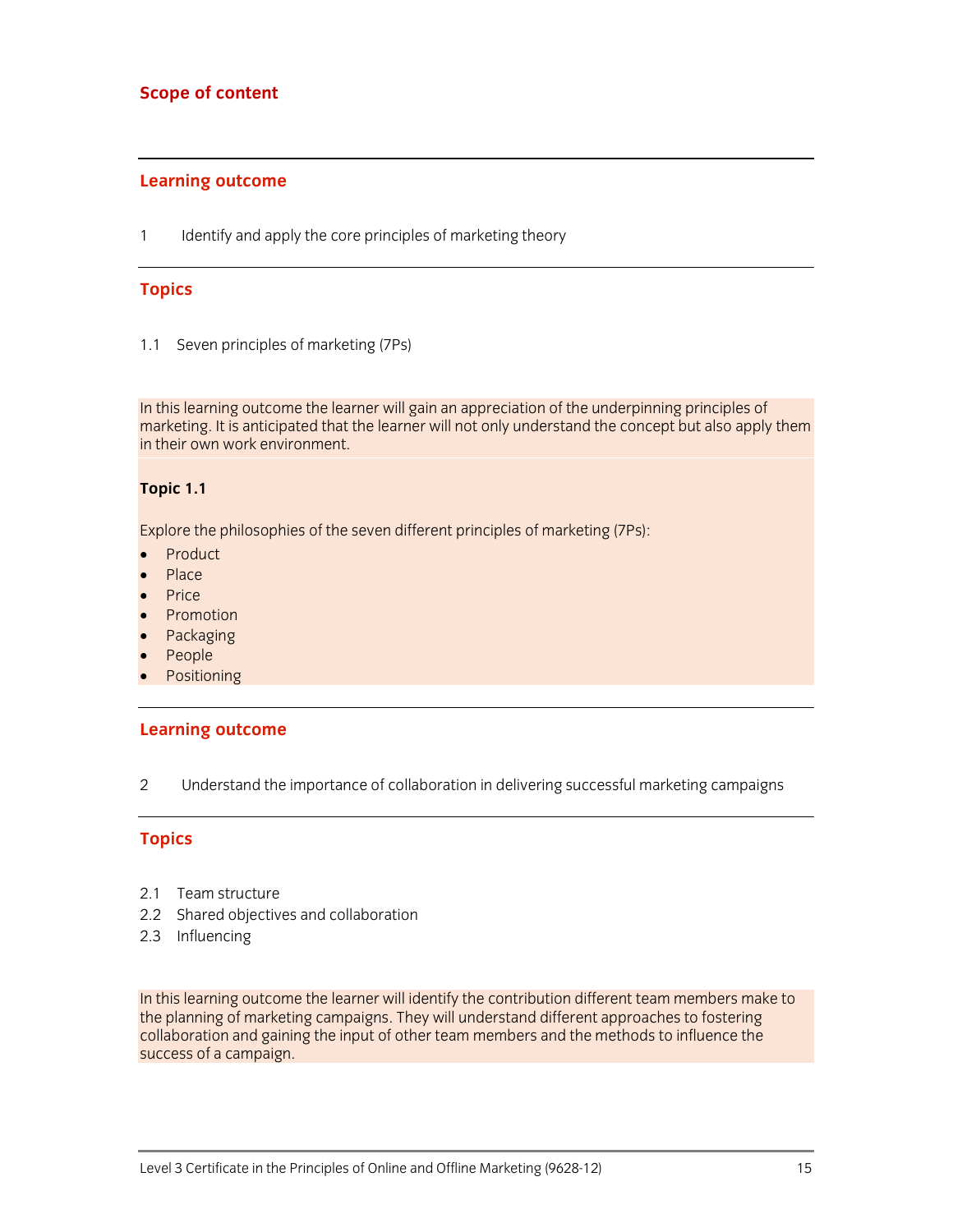### **Topic 2.1**

The structure of a typical team, common roles and a hierarchal approach (Owners, Directors, Senior Managers, Middle Managers, First Line Managers, Specialists, Front Line Staff and Trainees / Juniors)

- Wider business functions
	- o HR, Marketing
	- o Accounts/Finance
	- o R&D
	- o Sales
	- o Operations
	- o Production
	- o Customer Service
	- o Recruitment

### **Topic 2.2**

Shared Objectives:

- Business objectives, team objectives, personal objectives, project objectives
- Company Vision, Values, Mission Statement

Collaboration practices and tools:

- Team work for the stakeholders
- Best practice
- Shared common goals
- Online collaboration
- Offline collaboration

### **Topic 2.3**

Principle methods and behaviours in influencing others:

- Meredith Belbin's model of team roles
- Leadership
- Organisational behaviour
- Inclusivity
- Negotiation
- Presentation
- Consultation
- Idea generation
- Receiving, encouraging and giving constructive feedback
- **Early involvement and participation**
- Professional behaviours
- Developing strong relationships
- Positivity
- **•** Confidentiality
- Integrity
- Trust
- Availability of resource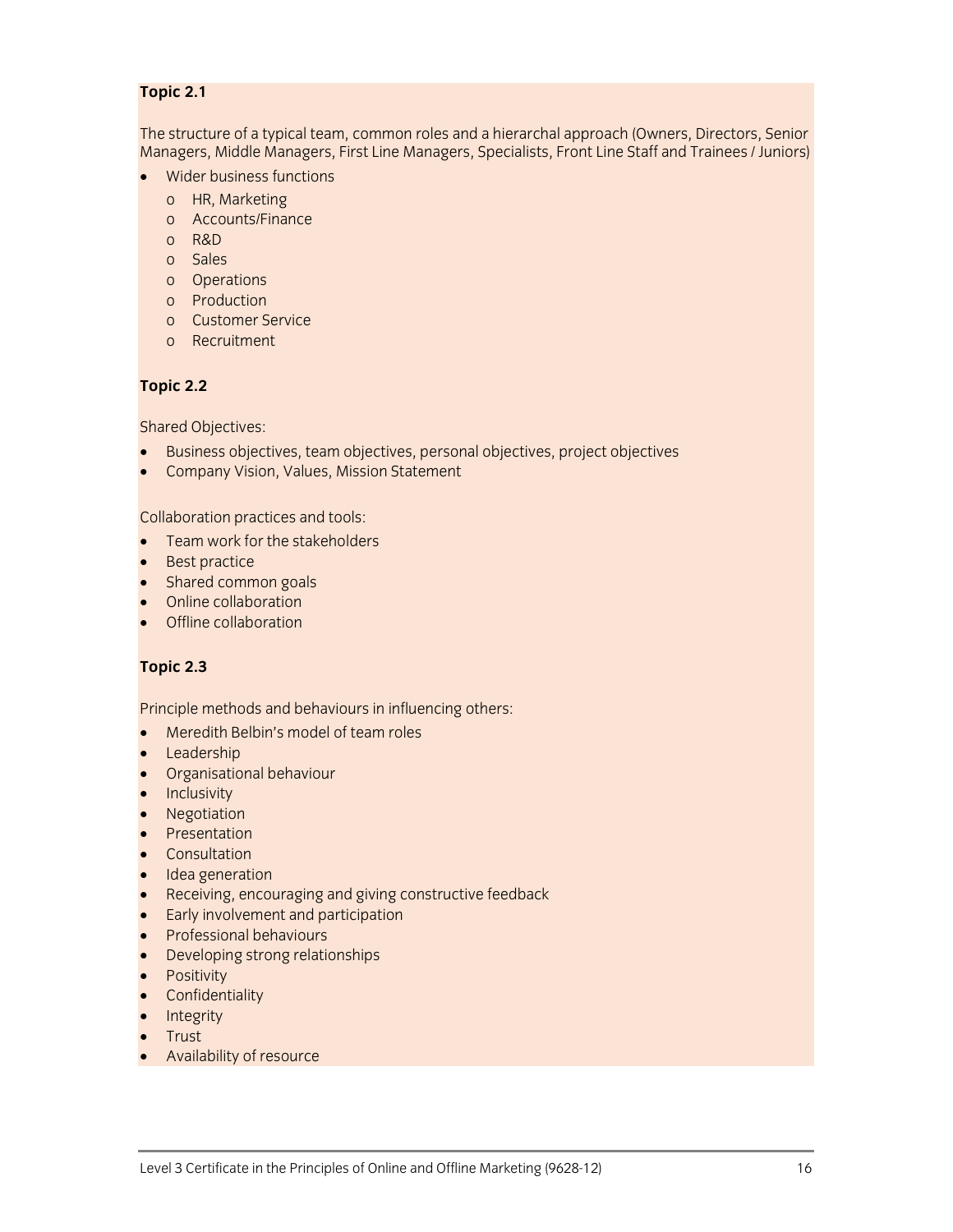### **Learning outcome**

3 Recognise and apply the different stages of the customer lifecycle

### **Topics**

- 3.1 Customer lifecycle
- 3.2 Engagement methodologies

In this learning outcome the learner will identify the stages of the lifecycle and how this applies to their business. They will understand the different pinch points for dropout and methods and channels for engagement. It is important to cover topic **3.2** in relation to the different segments identified in **4.2**

### **Topic 3.1**

Stages of a Business to Business (B2B) customer lifecycle:

- Awareness
- Nurturing
- **Desire**
- Purchase
- Support
- Loyalty
- Advocacy

Key pinch points in the life cycle journey:

- Different drop out points
- Poor point of sale
- **Broken links**
- Lack of trust
- Lack of suitable returns policy
- No follow up
- Reviews poor or none
- Payment options
- Hidden costs / additional hoops

### **Topic 3.2**

Different channels to engage different customers and different market segments:

- Emails
- TV / Radio
- Paid search / Organic search
- Social Media
- Cold calling
- Online / Offline
- Third party referrals / word of mouth / refer a friend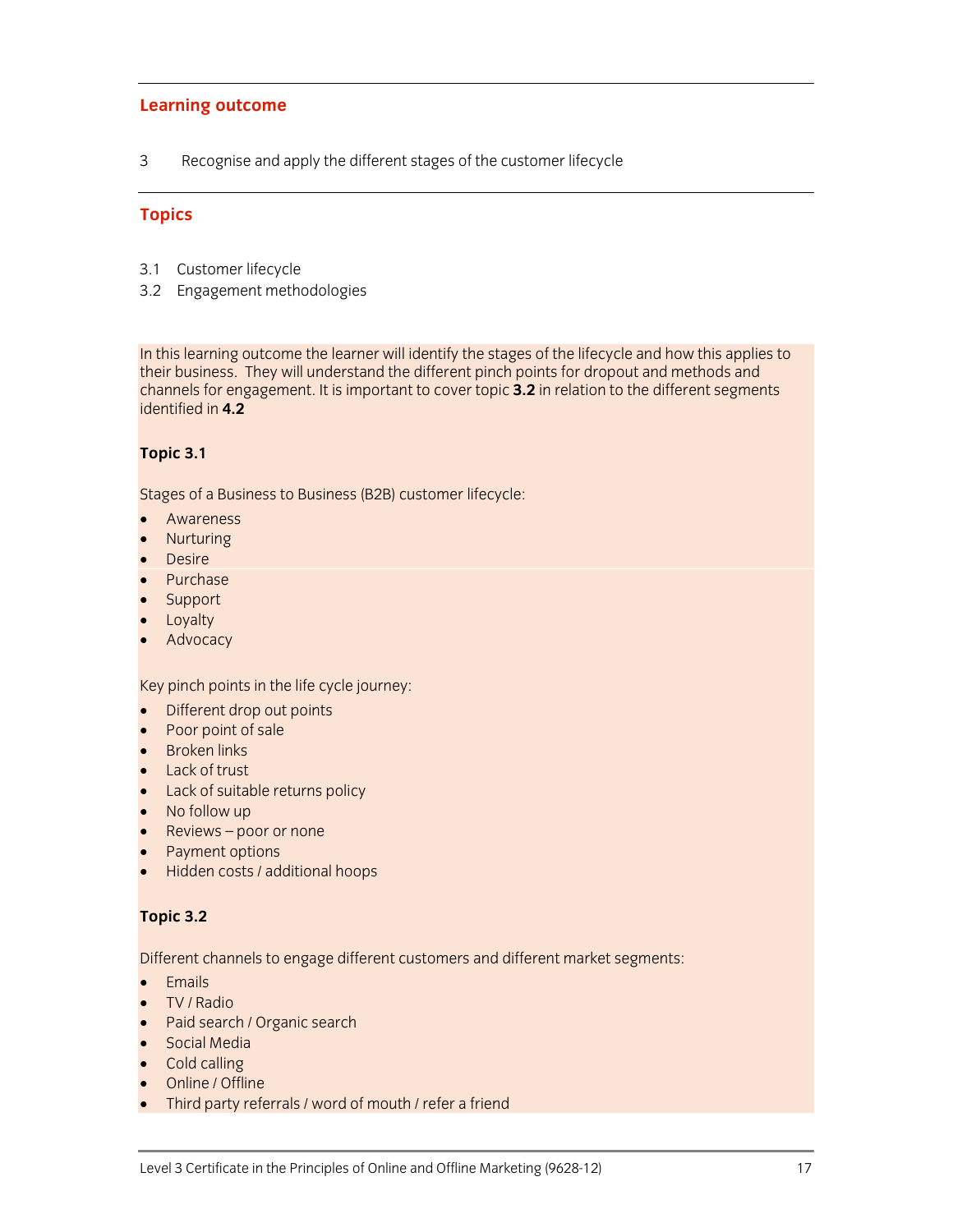### **Learning outcome**

4 Recognise the benefits, limits, risks and constraints of customer relationship marketing

### **Topics**

- 4.1 Marketing Campaign
- 4.2 Segmentation
- 4.3 Customer relationship marketing
- 4.4 Appropriate audience engagement

In this learning outcome the learner will understand the opportunities and challenges of using customer relationship marketing.

### **Topic 4.1**

The components of a marketing campaign:

- Research and Analysis
- Competitor analysis
- SWOT
- PEST
- Marketing Brief
- Audience identification or segmentation
- Different media types
- Value proposition and positioning
- Call to Action
- Mechanisms / Tools
- **Measurement**
- Evaluation
- SMART targets / Return on Investment / Measures of success

### **Topic 4.2**

Segmentation and reverse segmentation of customers to facilitate customer relationship marketing:

- Age
- Gender
- Demographic
- Interests / Hobbies
- Income
- Religion or culture
- Lifestyle

Customer categorisation:

- Business 2 Business (B2B)
- Business 2 Consumer (B2C)
- New customers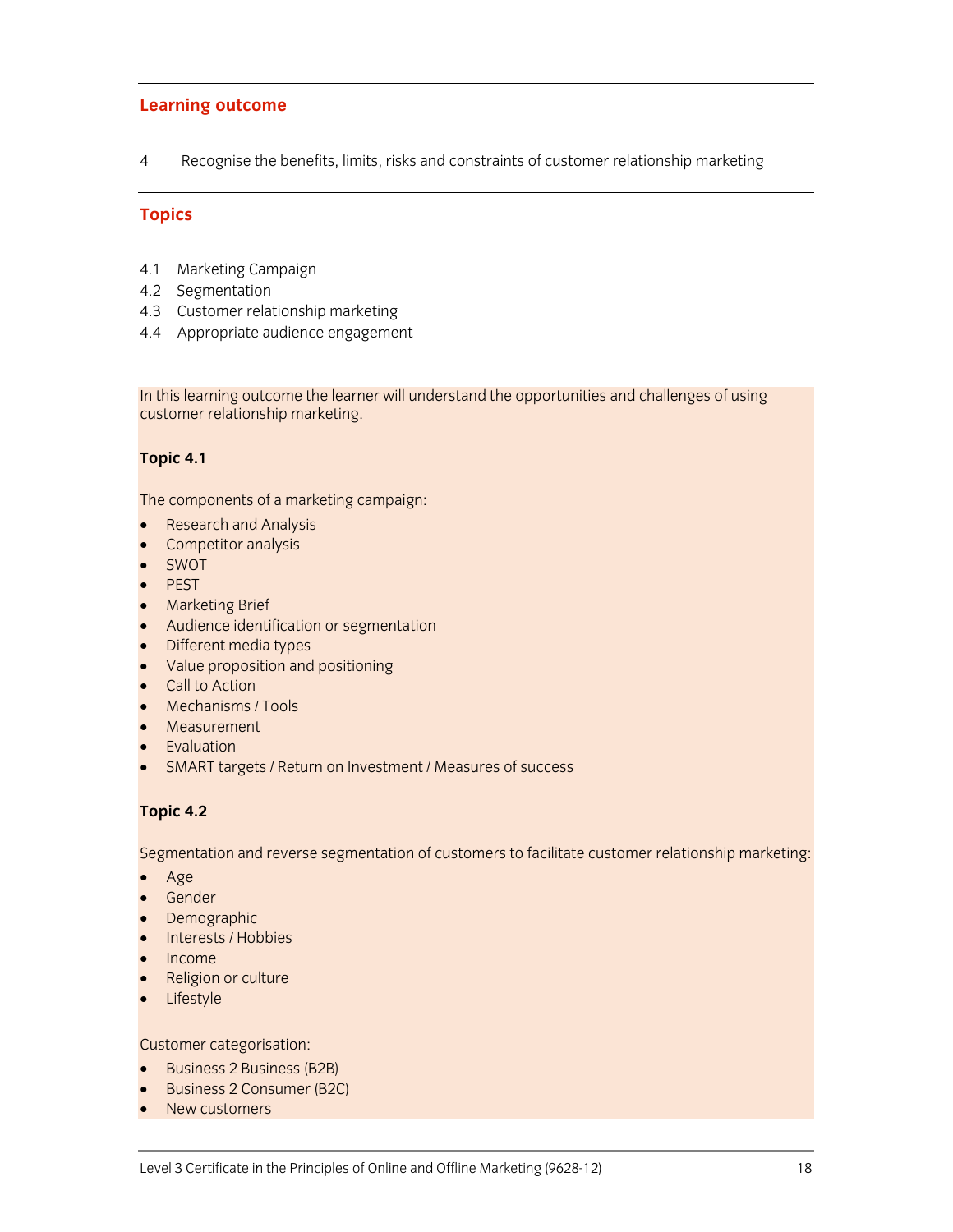- Repeat customers
- Sales leads
- Business customer
- **Leisure / personal customer**

### **Topic 4.3**

Types of customer relationship marketing:

- Basic marketing
- Reactive marketing
- Accountable marketing
- Proactive marketing
- Partnership marketing
- **•** Targeted marketing
- Community management
- Soft Selling personalisation, rewards and reminders

Benefits of customer relationship marketing:

- Trust building
- Individualistic
- Low cost
- Perception
- Feedback
- Repeat business
- Cross selling opportunities
- Upselling opportunities
- Referrals word of mouth trust
- Customer retention

Limitations, risks and constraints of customer relationship marketing:

- SPAM perception
- Timebound
- Personalisation can be time consuming
- Measurement
- **Legal compliance**
- Data protection

### **Topic 4.4**

Matching audience engagement to appropriate channels and messaging:

- Appropriate channels and platforms matched to target audience
- Targeted Search Engine Optimisation (SEO)
- Email marketing campaigns
- Web site
- Blogs / Thought Leadership / Rich content
- Visual applications (Infographics) vs text based content (Blogs)
- Multimedia content
- Accessibility of content
- Legalities of advertising or promoting certain products
- Demographics of different applications, channels and platforms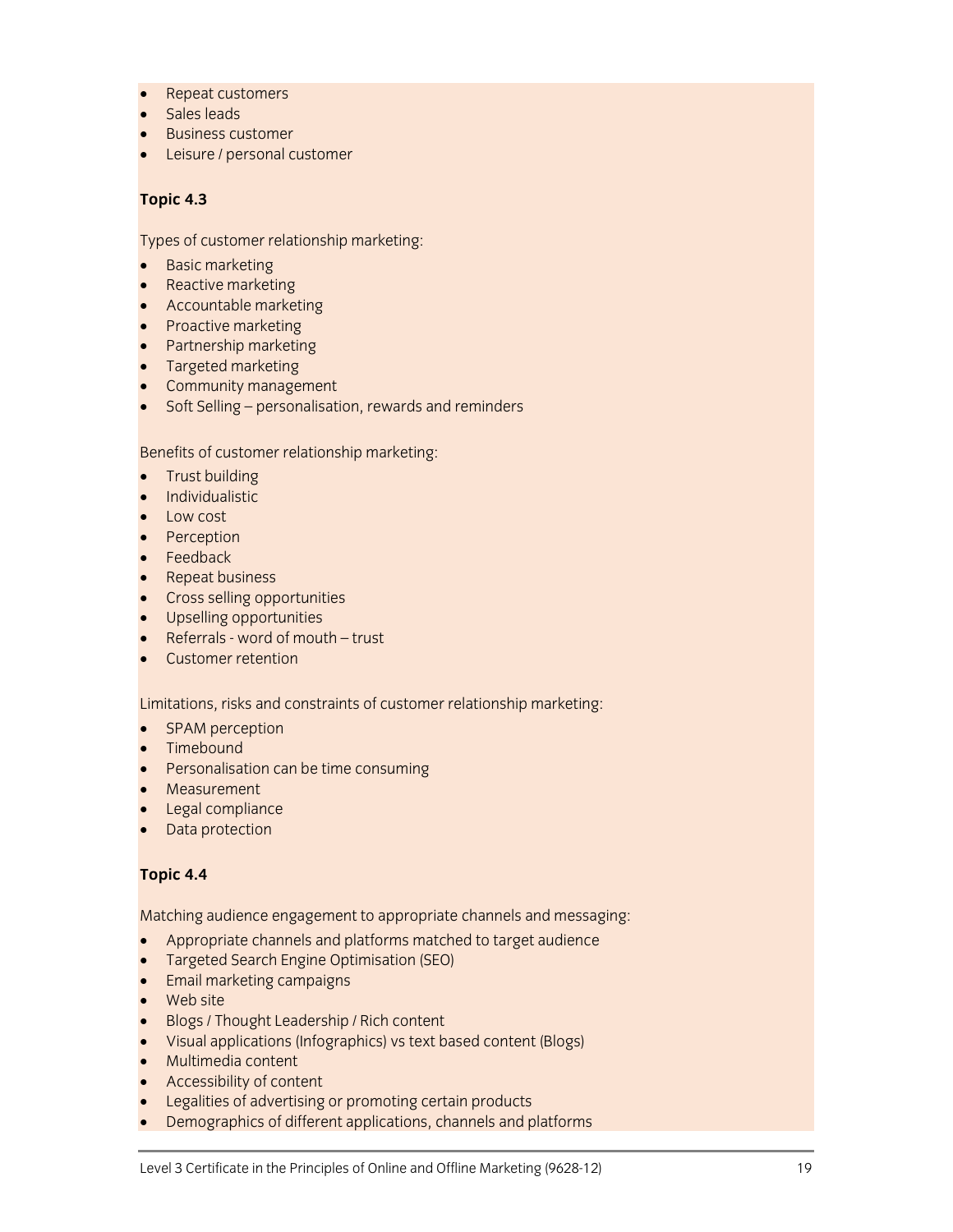- Timely and appropriate responses to customer comments and feedback (social etiquette)
- Knowing when to take the conversation "offline"

### **Learning outcome**

5 Understand how digital marketing and social media can form part of an inclusive marketing strategy

### **Topics**

- 5.1 Legal, regulatory and ethical marketing
- 5.2 Risk management
- 5.3 Return on Investment (RoI) and measuring the outcome of a campaign

In this learning outcome the learner will gain an awareness that there are a number of key acts and codes relating to marketing and doing business online. It is not expected that the learner will know the content of the acts but rather an awareness of the areas they govern. Learners are expected to cover risk management and return on investment for a number of business models and explore the traditional and emerging business types.

### **Topic 5.1**

The legal, regulatory and ethical requirements related to the business of selling or marketing:

- Consumer Contracts Regulations (replaced Distance Selling Regulations)
- Copyright Laws and Creative Commons (different licences, attribution, Intellectual Property)
- Equality Act
- Data Protection Act incorporating the General Data Protection Regulation (GDPR)
- Gambling Act
- Sale of Goods Act
- Trades Description Act
- Consumer Protection for Unfair Trading Regulations
- Unsolicited Goods Act
- Charities Act
- ASA Advertising Codes
- British Code of Advertising, Sales Promotion and Direct Marketing.
- DMA Code of Practice

### **Topic 5.2**

Components of a risk management framework:

- **Strategies**
- Policies and procedures
	- o Social media policy
	- o Behaviour in and out of work
	- o Appropriate use
	- o Privacy
	- o Corporate code of practice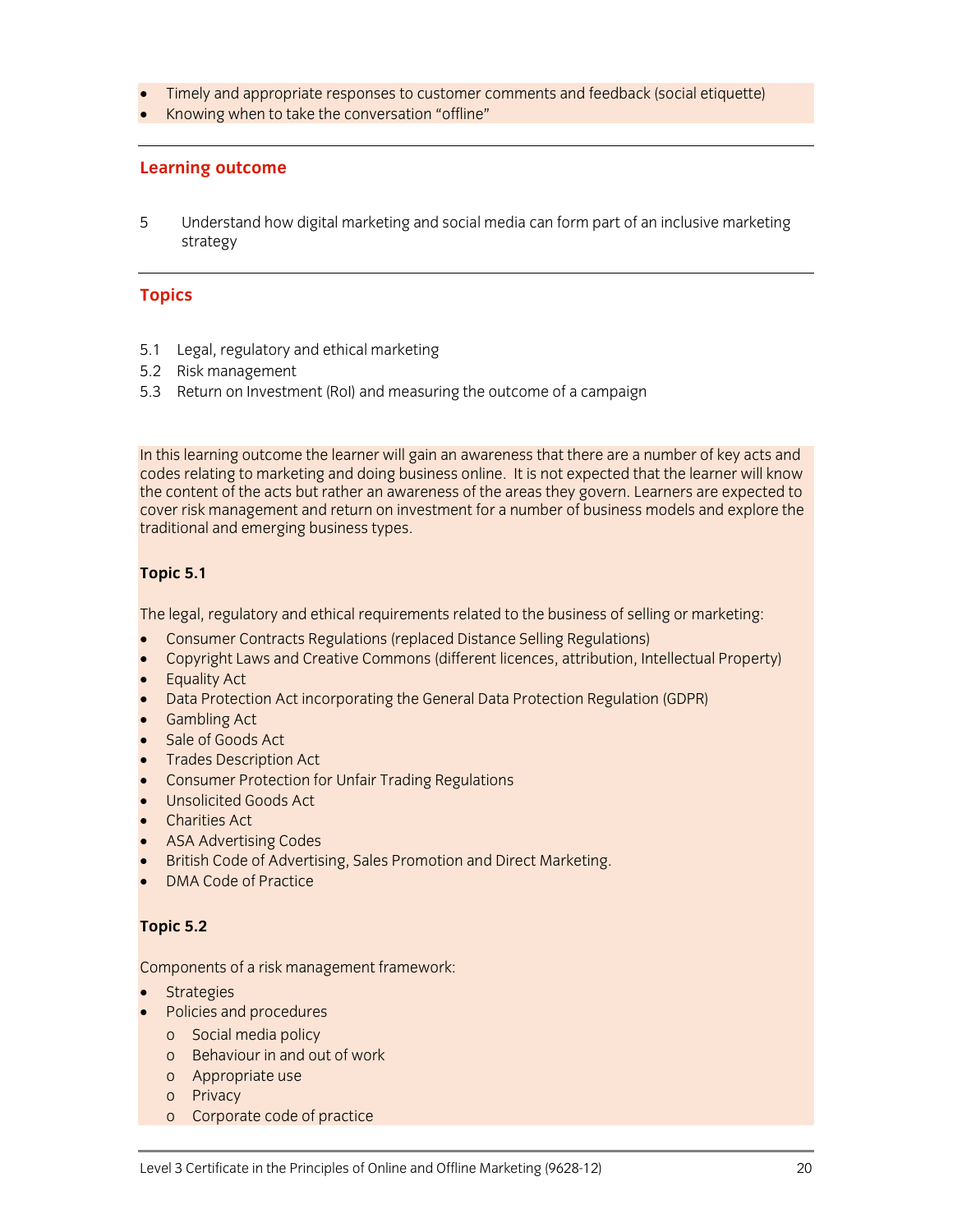- o Complaints process
- o Tone and manner
- o Training requirements
- **•** Legal responsibilities
- Brand values
- **•** Confidentially
- Contingency plan
- Crisis management plan
- Continuity plan

### **Topic 5.3**

Return on Investment (RoI) and measuring the outcome of a campaign

- Measuring conversion rates and Click-Through-Rates (CTRs)
- Measuring and evaluating User Experience (UX)
- Customer service retention, support, queries
- Impact of drop out points / pinch points
- Open rates / response rates
- Evaluation, review and analysis of marketing brief
- Measuring ROI of a campaign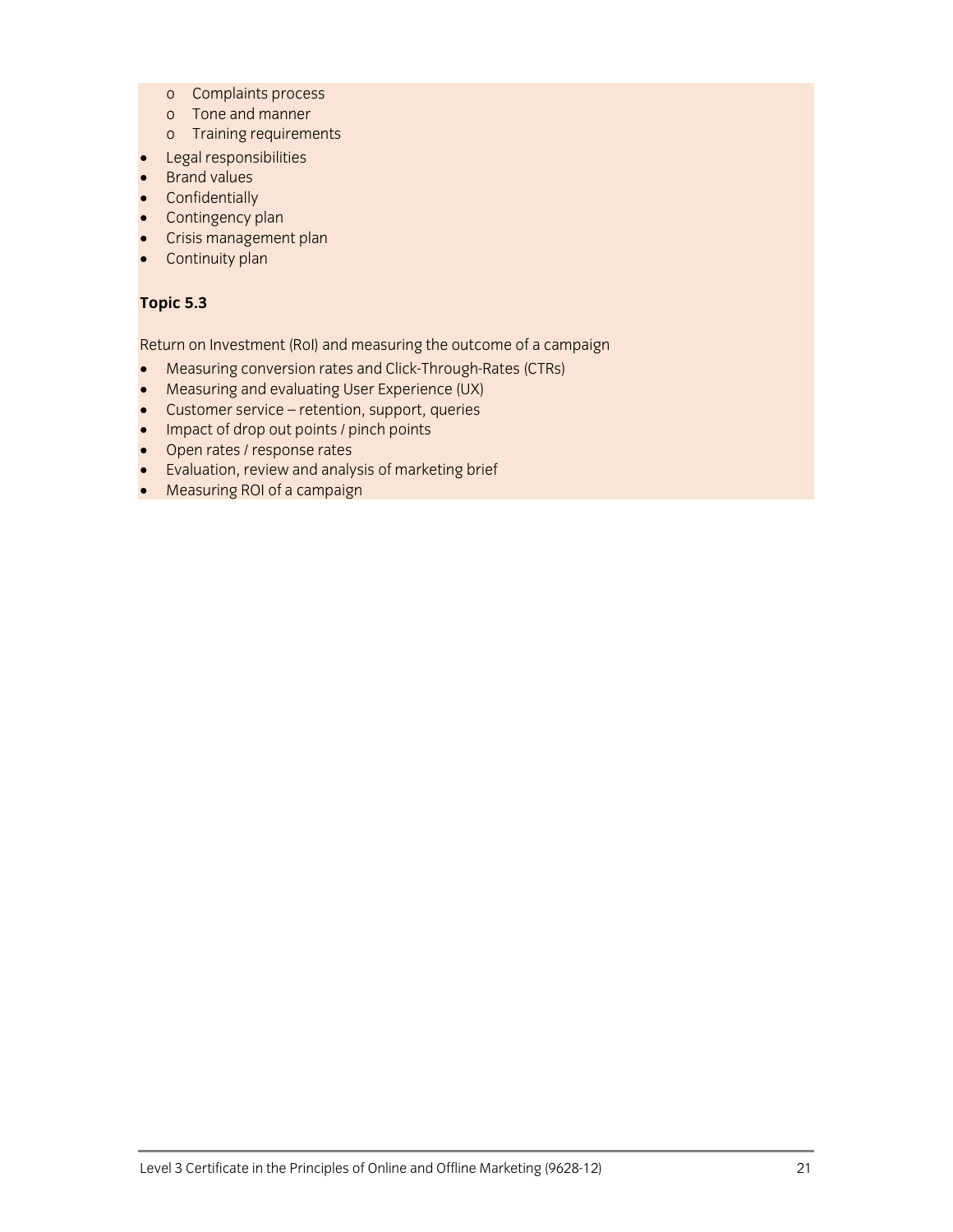### **Suggested learning resources**

#### *Books*

Principles and Practice of Marketing 9<sup>th</sup> edition David Jobber and Fiona Ellis-Chadwick Published by: McGraw-Hill Education ISBN-10: 152684723X ISBN-13: 978-1526847232

#### *Journals and magazines*

# *Websites*

CIM https://www.cim.co.uk<br>CIM 7Ps https://www.cim.co.uk/ CIM 7Ps https://www.cim.co.uk/files/7ps.pdf<br>Creative commons https://creativecommons.org https://creativecommons.org Online and distance https://www.gov.uk/online-and-distance-selling-for-businesses/overview selling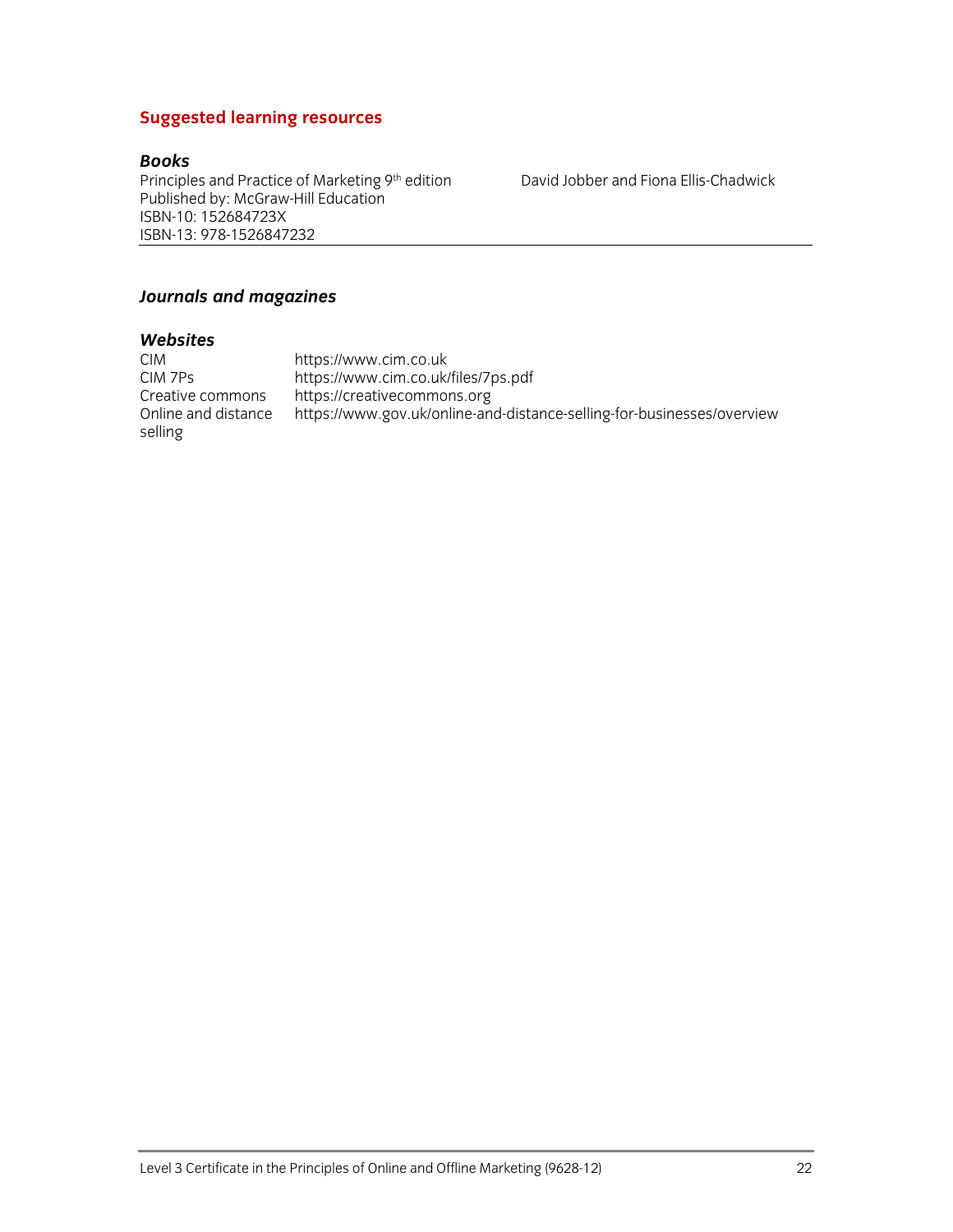# **Appendix 1 Sources of general information**

The following documents contain essential information for centres delivering City & Guilds qualifications. They should be referred to in conjunction with this handbook. To download the documents and to find other useful documents, go to the Centres and Training Providers homepage on www.cityandguilds.com.

*Centre Manual - Supporting Customer Excellence* contains detailed information about the processes which must be followed and requirements which must be met for a centre to achieve 'approved centre' status, or to offer a particular qualification, as well as updates and good practice exemplars for City & Guilds assessment and policy issues.

Specifically, the document includes sections on:

- The centre and qualification approval process
- Assessment, internal quality assurance and examination roles at the centre
- Registration and certification of candidates
- Non-compliance
- Complaints and appeals
- Equal opportunities
- Data protection
- Management systems
- Maintaining records
- Assessment
- Internal quality assurance
- External quality assurance.

*Our Quality Assurance Requirements* encompasses all of the relevant requirements of key regulatory documents such as:

- SQA Awarding Body Criteria (2007)
- NVQ Code of Practice (2006)

and sets out the criteria that centres should adhere to pre and post centre and qualification approval.

*Access to Assessment & Qualifications* provides full details of the arrangements that may be made to facilitate access to assessments and qualifications for candidates who are eligible for adjustments in assessment.

The **centre homepage** section of the City & Guilds website also contains useful information on such things as:

- **Walled Garden**: how to register and certificate candidates on line
- **Events:** dates and information on the latest Centre events
- **Online assessment:** how to register for e-assessments.

*Centre Guide – Delivering International Qualifications* contains detailed information about the processes which must be followed and requirements which must be met for a centre to achieve 'approved centre' status, or to offer a particular qualification.

Specifically, the document includes sections on:

- The centre and qualification approval process and forms
- Assessment, verification and examination roles at the centre
- Registration and certification of candidates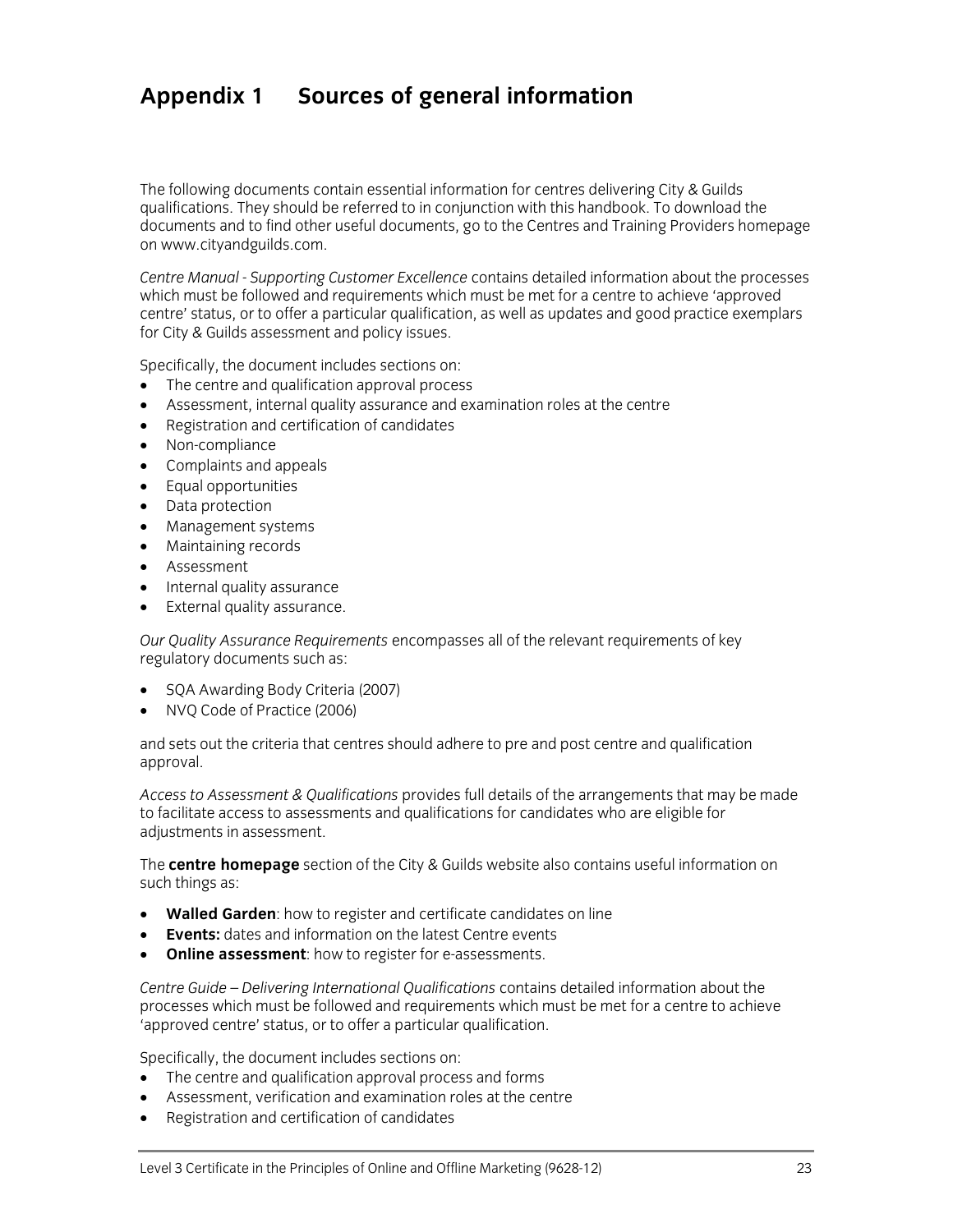- Non-compliance
- Complaints and appeals
- **•** Equal opportunities
- Data protection
- Frequently asked questions.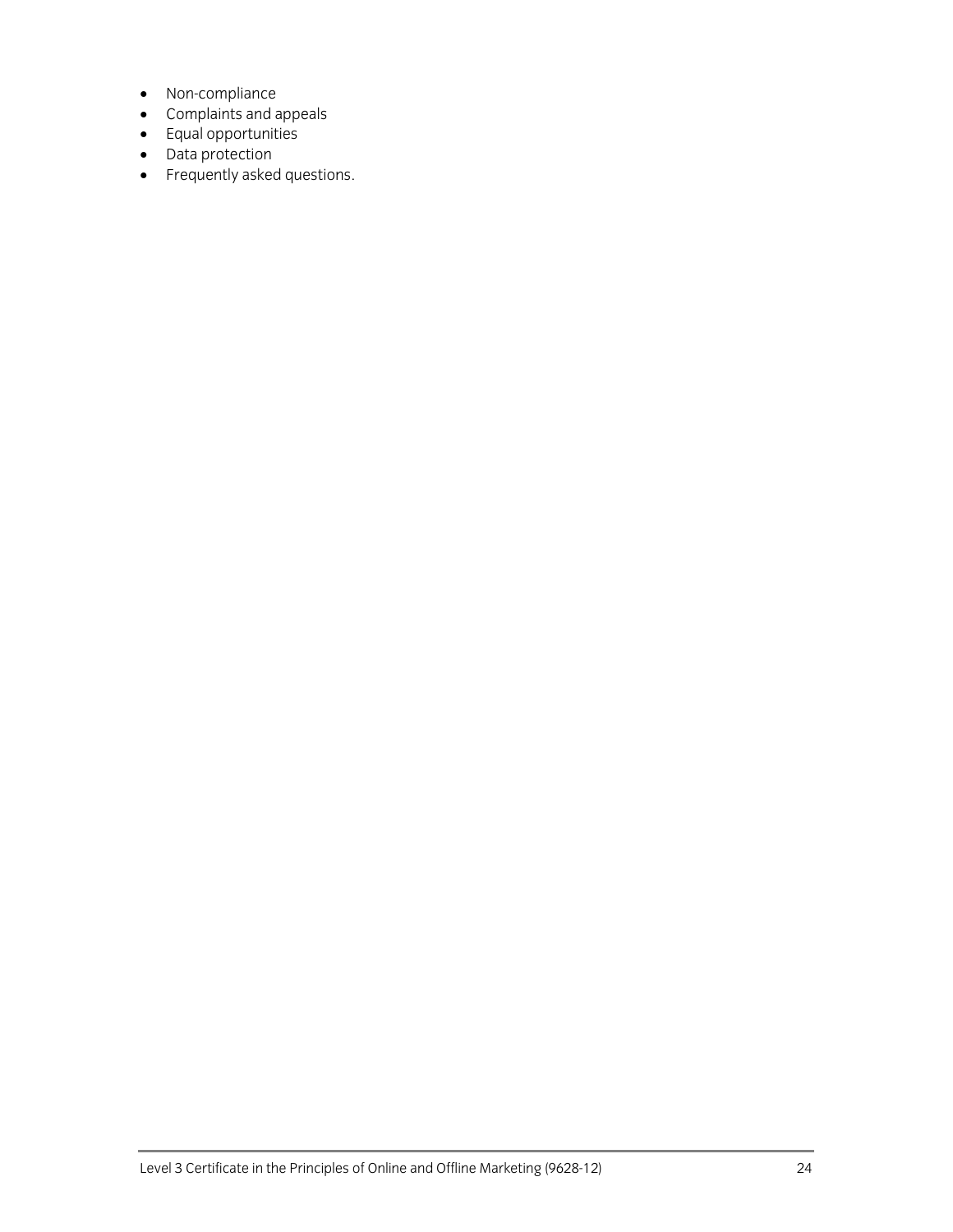# **Appendix 2 Useful contacts**

| <b>UK learners</b><br>General qualification information                                                                                                                                                    | E: learnersupport@cityandguilds.com                                                                 |
|------------------------------------------------------------------------------------------------------------------------------------------------------------------------------------------------------------|-----------------------------------------------------------------------------------------------------|
| <b>International learners</b><br>General qualification information                                                                                                                                         | $F: +44(0)2072942413$<br>E: intcg@cityandguilds.com                                                 |
| <b>Centres</b><br>Exam entries, Certificates,<br>Registrations/enrolment, Invoices, Missing<br>or late exam materials, Nominal roll reports,<br>Results                                                    | $F: +44(0)2072942413$<br>E: centresupport@cityandguilds.com                                         |
| <b>Single subject qualifications</b><br>Exam entries, Results, Certification, Missing<br>or late exam materials, Incorrect exam<br>papers, Forms request (BB, results entry),<br>Exam date and time change | $F: +44(0)2072942413$<br>$F: +44$ (0)20 7294 2404 (BB forms)<br>E: singlesubjects@cityandguilds.com |
| <b>International awards</b><br>Results, Entries, Enrolments, Invoices,<br>Missing or late exam materials, Nominal roll<br>reports                                                                          | $F: +44(0)2072942413$<br>E: intops@cityandguilds.com                                                |
| <b>Walled Garden</b><br>Re-issue of password or username,<br>Technical problems, Entries, Results, e-<br>assessment, Navigation, User/menu option,<br>Problems                                             | $F: +44(0)2072942413$<br>E: walledgarden@cityandguilds.com                                          |
| <b>Employer</b><br>Employer solutions, Mapping, Accreditation,<br>Development Skills, Consultancy                                                                                                          | $T: +44(0)1215038993$<br>E: business@cityandguilds.com                                              |
| <b>Publications</b><br>Logbooks, Centre documents, Forms, Free<br>literature                                                                                                                               | $F: +44(0)2072942413$                                                                               |
|                                                                                                                                                                                                            |                                                                                                     |

Every effort has been made to ensure that the information contained in this publication is true and correct at the time of going to press. However, City & Guilds' products and services are subject to continuous development and improvement and the right is reserved to change products and services from time to time. City & Guilds cannot accept liability for loss or damage arising from the use of information in this publication.

If you have a complaint, or any suggestions for improvement about any of the services that we provide, email: feedbackandcomplaints@cityandguilds.com